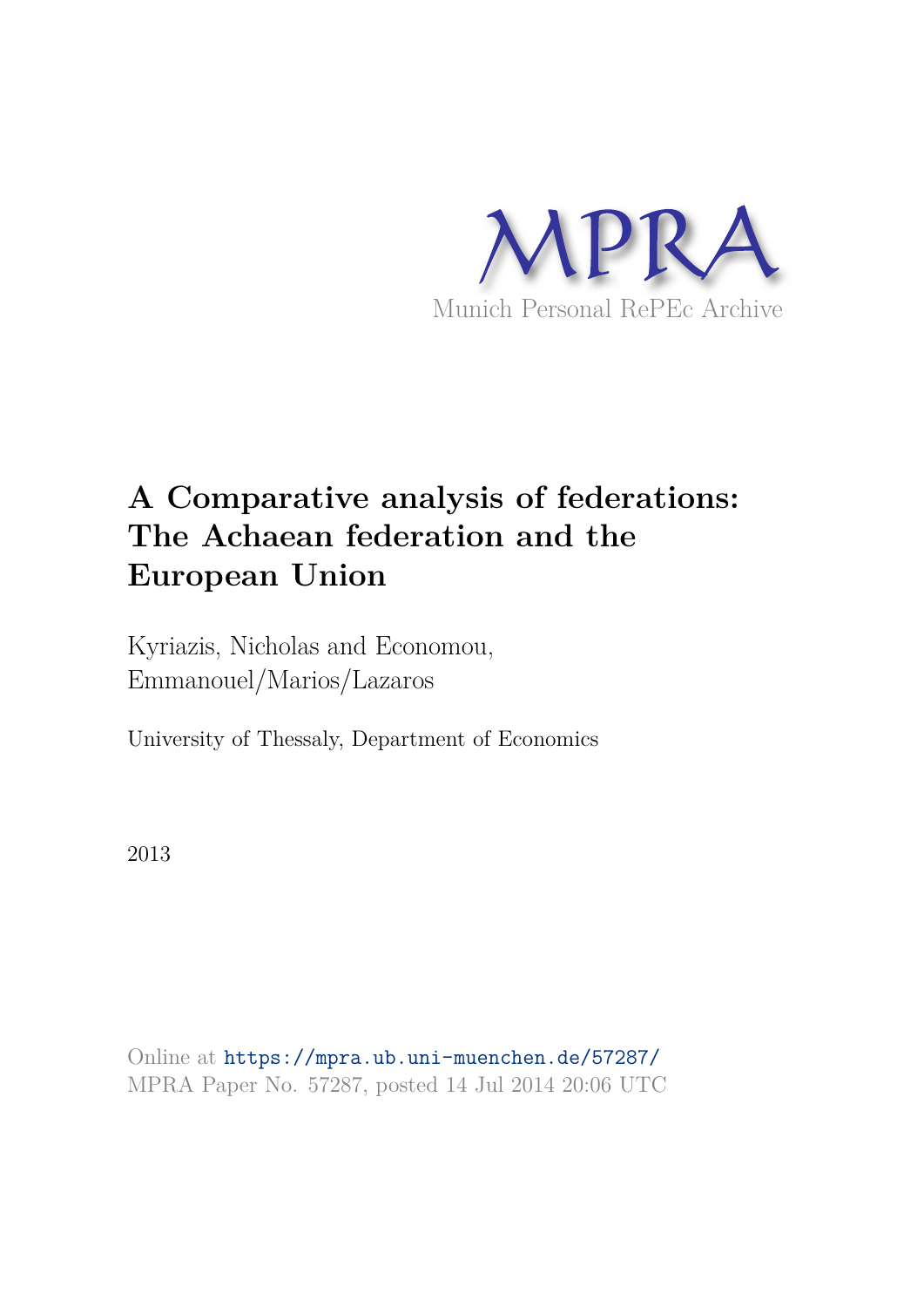## **A Comparative analysis of federations: The Achaean federation and the European Union**

Nicholas Kyriazis and Emmanouil-Marios L. Economou\*

Abstract: In the present paper we analyse the emergence of the first federations in history, taking as an example the Achaean one. We analyse its structure decision making, institutions and finances. Then, we compare it to the present European Union and point out similarities and differences. Lastly, we attempt a valuation of the two federations according to two criteria: democratization and community of interest. Our conclusion is that the present European Union lags far behind the Achaean federation according to both criteria and has a long way to go in order to develop into a true federation.

## **Introduction**

 $\overline{a}$ 

It is generally accepted that direct democracy emerged by the end of the  $6<sup>th</sup>$  century BC in classical Greece, the first fully developed example being Athens after

<sup>\*</sup> A version of this paper was presented at the 26th Heilbronn Symposion in Economics and the Social Sciences, 20-23 June, in Heilbronn.

Nicholas Kyriazis, Prof. Dr., *Department of Economics, University of Thessaly, Korai 43, PC: 38333, Volos Thessaly, Greece,* e-mail: [nkyr@ergoman.gr.](mailto:nkyr@ergoman.gr)

Emmanouil-Marios L. Economou,  $(\boxtimes)$ . Ph.D Researcher at the same: e-mail: emmoikon@uth.gr, tel: 0030-2421084847.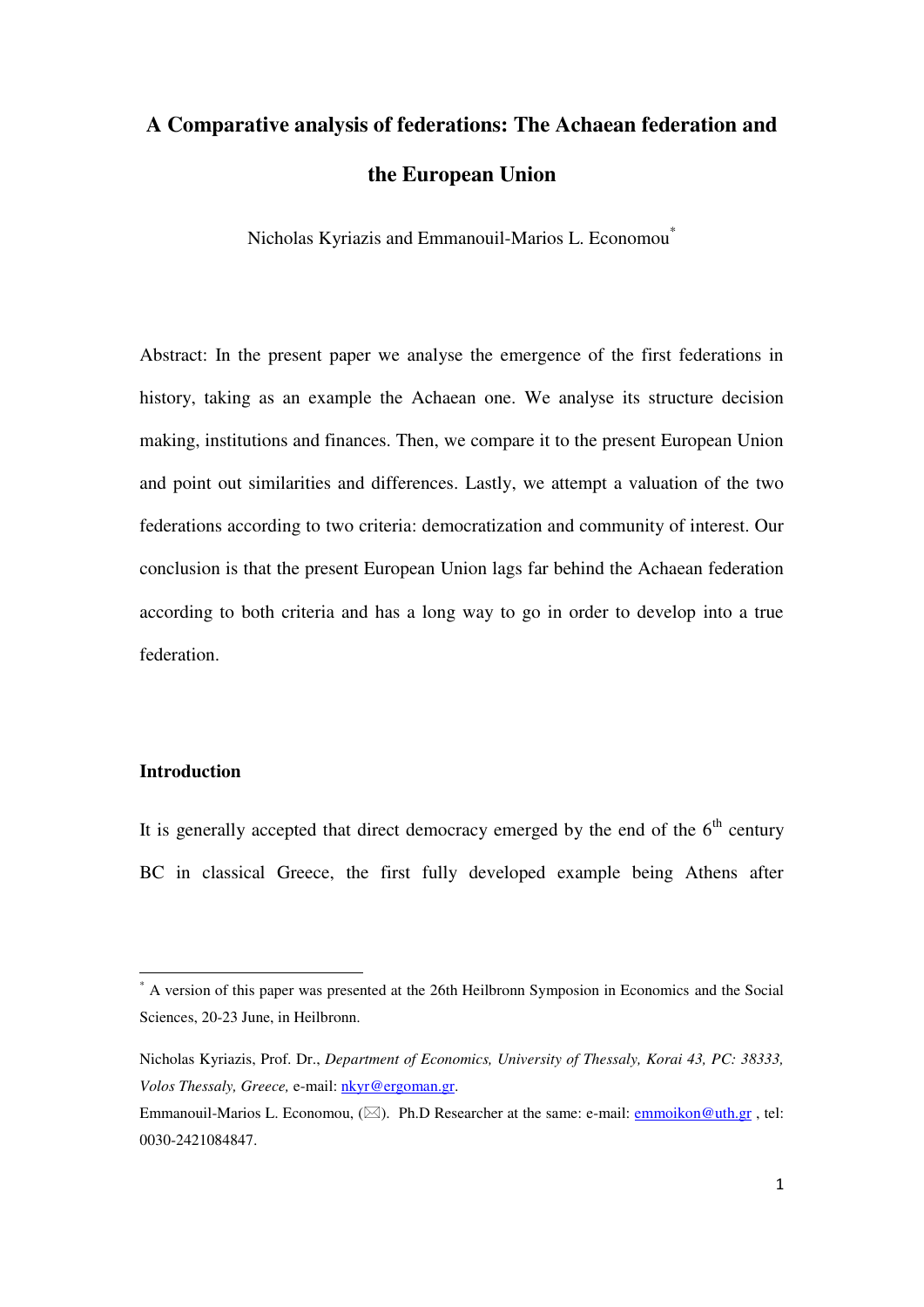Cleisthenes reforms of 510-507 and the fall of tyranny<sup>1</sup>. This development was the result of a preceding macroculture, a long term framework of values, norms, customs, institutions and ideas that evolved in different fields of human activity, like war, religion, athletics, and the city-state, which in their combination were unique from  $8<sup>th</sup>$ to  $6<sup>th</sup>$  century BC Greece.<sup>2</sup>

 What is less known generally, but very important due to the early modern and contemporary developments is that within the same democratic macroculture the idea of voluntary federations of democratic city-states also emerged and practiced. Leagues and alliances were of course well known during the sixth and fifth centuries, and even much earlier, since the Mycenaean Kingdoms who fought the Trojan war (during the late  $13<sup>th</sup>$  or early  $12<sup>th</sup>$  century BC) were an ad-hoc alliance under a "supreme military commander" king Agamemnon of Mycenae.<sup>3</sup>

 But the concept of federations of free democratic city-states that unite voluntarily to evolve into a specific political unit with an appropriate institutional structure was completely novel in its width and depth. Many modern authors continue

<sup>&</sup>lt;sup>1</sup> See Josiah Ober, *Democracy and Knowledge. Innovation and Learning in Classical Athens* (Princeton: Princeton University Press, 2008).

<sup>&</sup>lt;sup>2</sup> Nicholas Kyriazis & E. M.L. Economou, "Macroculture, Sports and Democracy in Classical Greece". Paper presented at the 25<sup>th</sup> Heilbronn Symposion in Economics and the Social Sciences, June 21-24<sup>th</sup>, 2012 in Heilbronn; Nicholas Kyriazis & E. M.L. Economou, "Property Rights and Democratic Values in Bronze Age and Archaic Greece. MPRA Paper 42399, University Library of Munich, Germany, 2012; Nicholas Kyriazis & E. M.L. Economou, "Macroculture, Sports and Democracy in Classical Greece", *European Journal of Law and Economics*, 2013, DOI 10.1007/s10657-013-9390-3.

<sup>3</sup> Kurt A. Raaflaub, "Homer to Solon: The Rise of the Polis", in: Mogens Hermann Hansen (ed.), *The Ancient Greek City-State*, 1993), 41-105.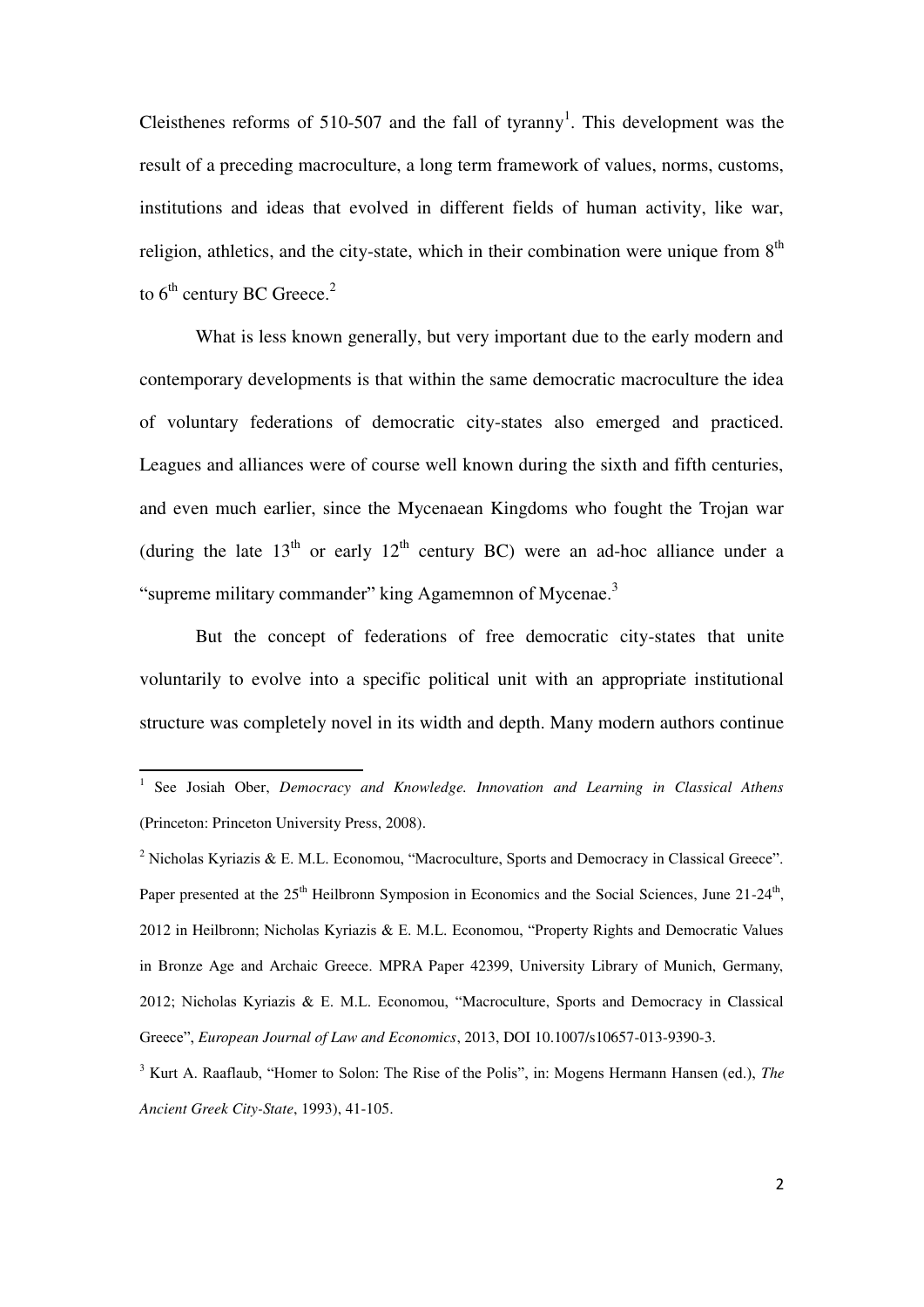to call them "leagues". But as it will become clear in the following analysis, this denomination is inappropriate, since the term "league" is almost a synonym of "alliance". The political units which we will examine are certainly much more than a mere alliance, thus we will define them as *proto-federations*.

 Federations, like the Boeotian one, and many more, are attested already with certainty during the  $7<sup>th</sup>$  century, but what was new with the emergence of the  $4<sup>th</sup>$ century federations was their democratic basis, both at participating city-state and federal level, as well as their elaborate political and economic structure. For example, Rzepka among others analyses extensively the institutional functioning of one of the most advanced ancient Greek federations, the Aetolian one<sup>4</sup> while Caspari analyses the system of monetary circulation of 18 Greek proto-federations of the so-called *Hellenistic era* (4<sup>th</sup> to 2<sup>nd</sup> century BC).<sup>5</sup>

 In the present essay we analyse first, as a case study, the Achaean federation. Then, we compare it to the European Union and make some suggestions as to what lessons for today's development of the EU can be drawn from the functioning of the Greek proto-federations.

#### **The Achaean federation**

 $\overline{a}$ 

The Achaean federation was established in 280 BC, but an older alliance of city-states of the North-Western Peloponnese (a part of today's southern Greece) comprising 12 members, is attested already during the  $5<sup>th</sup>$  century and may have served as a model

<sup>4</sup> Rzepka J. "The Aetolian Elite Warriors and Fifth Century Roots of the Hellenistic Confederacy" *AKME Studia Historica* 4 (1999): 5-34.

<sup>5</sup> M.O.B Caspari, "A Survey of Greek Federal Coinage", *The Journal of Hellenic Studies* 37, (1917): 168-183.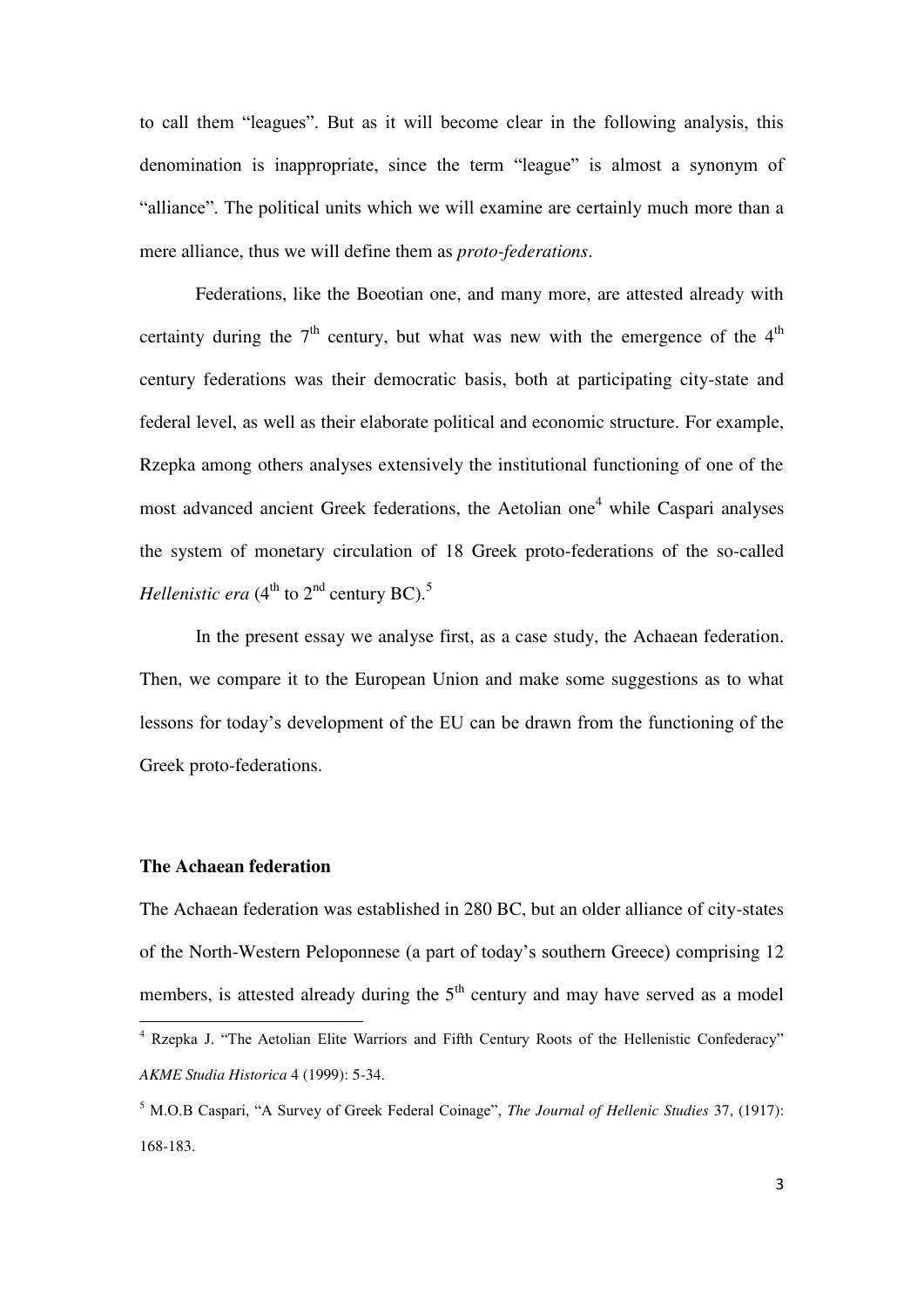for the Achaean federation.<sup>6</sup> The main reason for its establishment, as was the case also for the other major contemporary federations, was defense mainly against the militarily mighty northern Greek kingdom of Macedonia.

 The federation increased from 10 members in 280 BC, to as many as 50 members later. It developed from a previous regional federation, by the voluntary adhesion of city-states all over the Northern and Central Peloponnese including such important ones, as Sikyon (251 BC), Corinth (243 BC), Megalopolis (capital of the ex-Arcadian federation, 235 BC) and Argos (229 BC).<sup>7</sup> The Achaean federation was a major political force in Greece, trying to balance Macedonian and Spartan power in a series of wars and shifting alliances, being successful in safeguarding its city-states independence against both powers. It was abolished after resisting Roman encroachment during the  $2<sup>nd</sup>$  century BC, being decisively beaten by the Romans at the battle of Leukopetra in 146 BC, which resulted to the destruction of Corinth, one of its most prominent cities.

This is not only spelled the end of the federation, but the end of Greek

<sup>6</sup> B.D. Rahtjen "Philistine and Hebrew Amphictionies", *Journal of Near Eastern Studies*, 24 no. 1/2 (1965): 100-104.

<sup>7</sup> Polybius, *Histories* 2. 41; M.O.B Caspari, "The Parliament of the Achaean League", *The English Historical Review* 29 no. 114 (April 1914): 209-220; Guy Thompson Griffith, *The Mercenaries of the Hellenistic world*. (Cambridge: Cambridge University Press, 1935); Jesse Russell & Ronald Cohn, *Aetolian League* (Edinburgh: LENNEX Corp, 2012).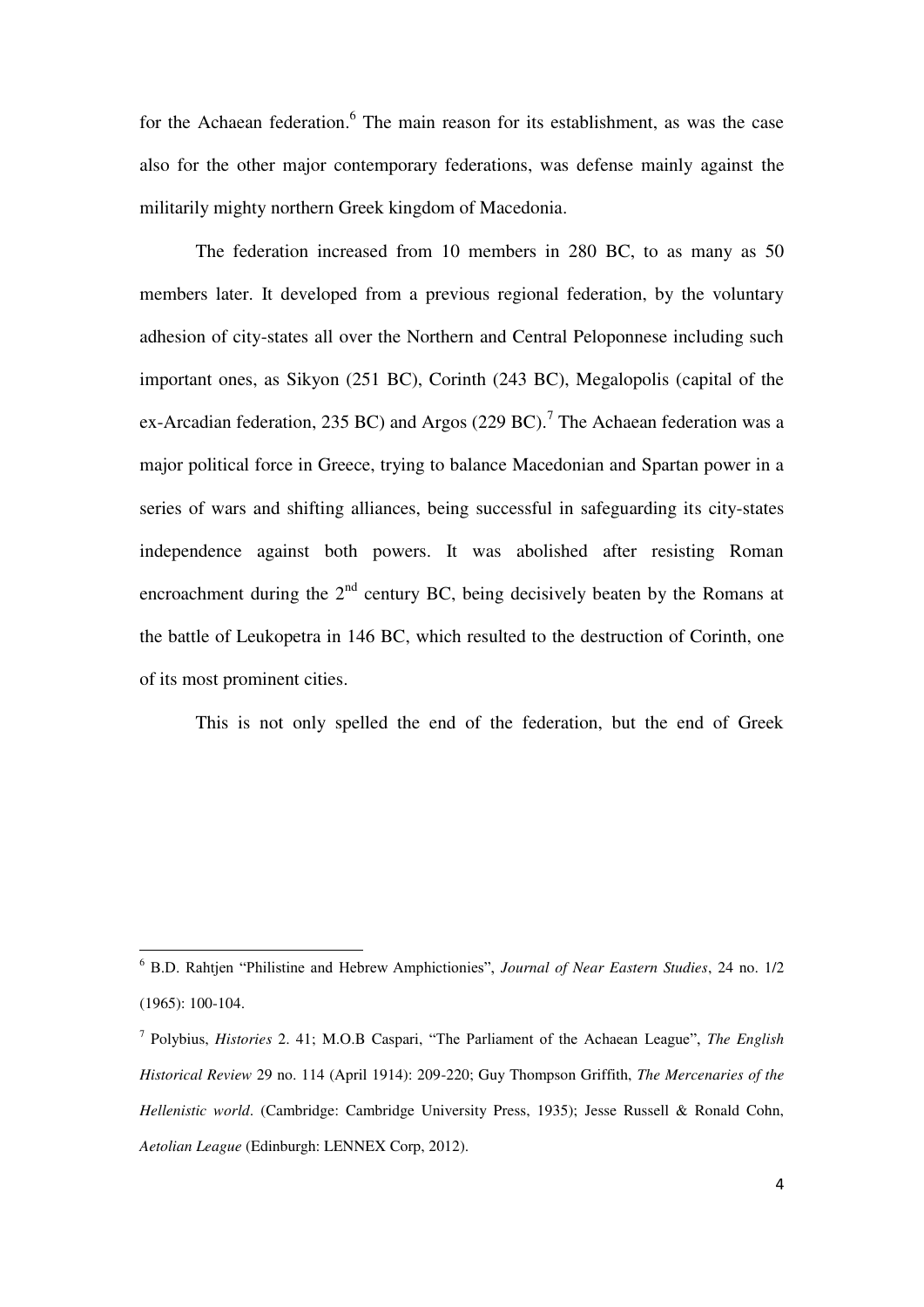independence and the abolishment of democratic regimes. Achaean region then, formed during the first century BC a roman province. $8$ 

#### *2.1 Political organisation*

The main contemporary source concerning the Achaean federation is Polybius, but the information he provides has led modern historians sometimes to different interpretations. The main institutional bodies of the Achaean federation were the *Assembly*, to which all citizens of all constituting city-states aged 30 and above could participate (Pol. *Hist*. 29. 23-35; 29. 24.6; Larsen, 1972). Apparently, the Assembly was called for specific purposes within the years, to decide on specific important issues.

 Possibly, the Assembly was called once a year during April-May, which may be an indication that strategic matters for the year were discussed and decided upon, since spring (April) was usually the beginning of the campaigning season during ancient times. A second political body was the *Synodos* or *Boule* (meaning the Council), which may have been a preparatory body which set-up the agenda for the Assembly's meeting, having perhaps as a model the Athenian *Boule*.<sup>9</sup> It appears though, that for the period 217-200 BC, the Assembly decided on issues of great importance like war and alliances, and delegated day to day affairs of the federation to

<sup>8</sup> E. Badian, "The Treaty between Rome and the Achaean League", *The Journal of Roman Studies* 42 no. (1/2) (1952): 76-80; J. H. Oliver, "Panachaeans and Panhellenes", *Hesperia: The Journal of the American School of Classical Studies at Athens* 47 no. 2 (April-June 1978): 185-191.

<sup>9</sup> Polibius (*Histories*. 2. 46. 6).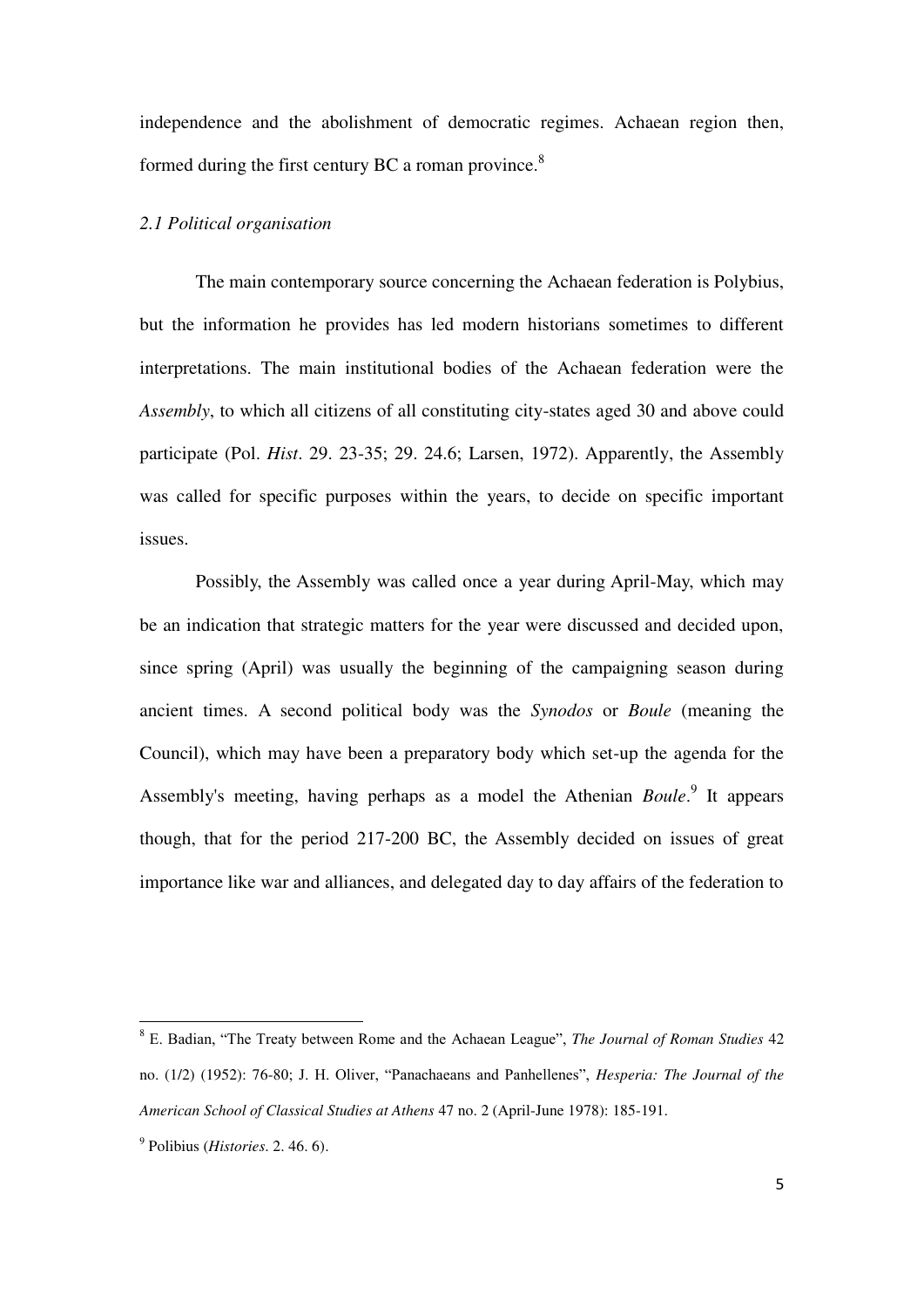the *Boule*. The members of the boule were elected representatives of the city-states.<sup>10</sup> If this interpretation is correct, then we have for the first time in history, a mixed democratic system combining elements of both direct democracy, the Assembly, with elements of representative democracy, the Boule.

 The reason for the development of this dual system must have been that as the federation increased in size, distances became longer, thus making the participation of simple citizens costly and time consuming. The distance for example from the city of Patra to the capital of the federation Aegion, is about 100 km, and from the city of Megalopolis to Aigion more or less the same, necessitating if one takes account of the roads of the period, at least three days and likely four or five on foot to travel to Aigion.<sup>11</sup> It seems also, that the federation did not provide its citizens with remuneration for participating in the Assembly as was the case in classical Athens. It is not known if this was a conscious political decision, or was due to an economic impossibility to provide funds for this participation, but the result was that in the Assembly more prosperous citizens tended to be overrepresented.<sup>12</sup>

 On the other hand, since members of the Boule were voted locally in their city-states, they were the more representative of all citizens. At the beginning, the Assembly met at Aigion, but later on, General Philopoemen established a system under which the Assembly met periodically also in other member city-states like

<sup>10</sup> J.A.O. Larsen, "A Recent Interpretation of the Achaean Assemblies", *Classical Philology* 67 no. 3, (1972): 178-185.

<sup>&</sup>lt;sup>11</sup> Caspari, M.O.B. (1914). The parliament of the Achaean League. *The English Historical Review*, 29(114), 209-220; John Βriscoe, "The Greek Resistance to Rome". *The Classical Review: New Series* 24, no. 2 (November 1974): 258-261.

<sup>&</sup>lt;sup>12</sup> John Briscoe, "The Greek resistance to Rome", *The Classical Review, New Series* 24, no. 2 (1974): 258-261.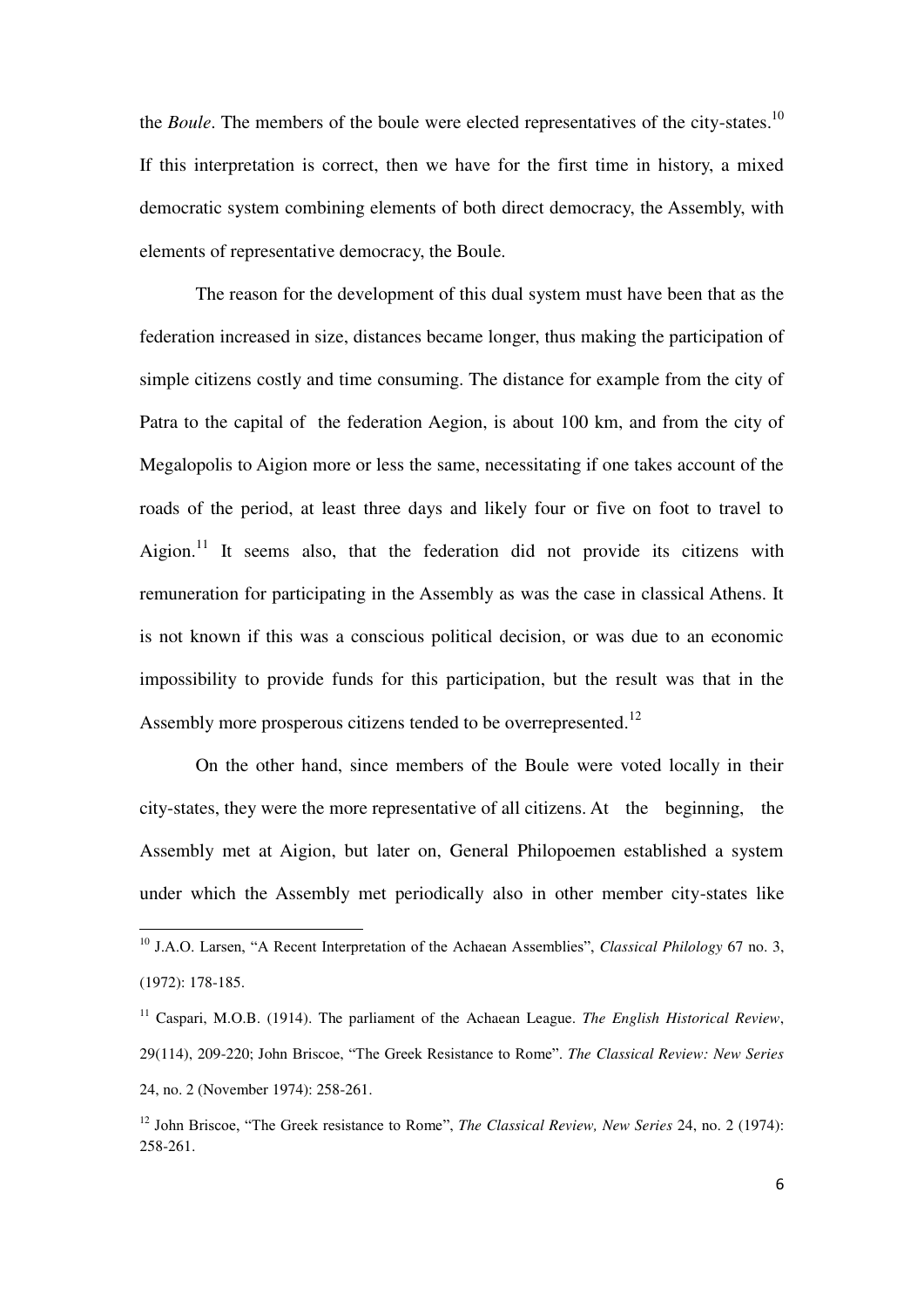Argos. The other institutional bodies of the federation were elected by the Assembly. First, among them was the *Strategos*, (the General), who was combining the offices of both the supreme military commander of the military forces and of political head of the federation, reminding somewhat the de facto position of George Washington during 1776-1783, or Napoleon during 1798-1814.

 Under the General, a governing body of a 10 member Council, called the *synarchontes*, undertook the day to day administration. Further, three military commanders, the *ipostrategos* (major-general) the *hipparchos*, head of the cavalry, and *navarchos* (admiral) served under the general. Ancient sources attest also the existence of a *grammateus* ("secretary") who may have been responsible for the "paperwork" of the federation, like the Assembly's and the Boule's decrees and laws.<sup>13</sup>

 A very important element of the federation, was the *isopoliteia* of its citizens, meaning that a citizen of one member city-state, had political rights as a citizen, if he moved into another member city-state, a situation that clearly surpasses today's European Union. A Portuguese moving for example to Germany, does not get automatically voting rights at German federal elections, as would be the case say, for a citizen of ancient Patras moving to Megalopopolis, who were both members of the Achaean federation. Another innovative institutional element was the establishment of some kind of a Federal Court of Justice.

 Usually, such court(s) were empowered to solve political differences arising among member city-states, taking over a role of intermediation. Usually, a third member city-state was chosen for this task, as for example Megara in a dispute between Corinth and Epidaurus, or Patras between Thourioi and Megalopolis.

<sup>&</sup>lt;sup>13</sup> Larsen, "A Recent Interpretation of the Achaean Assemblies".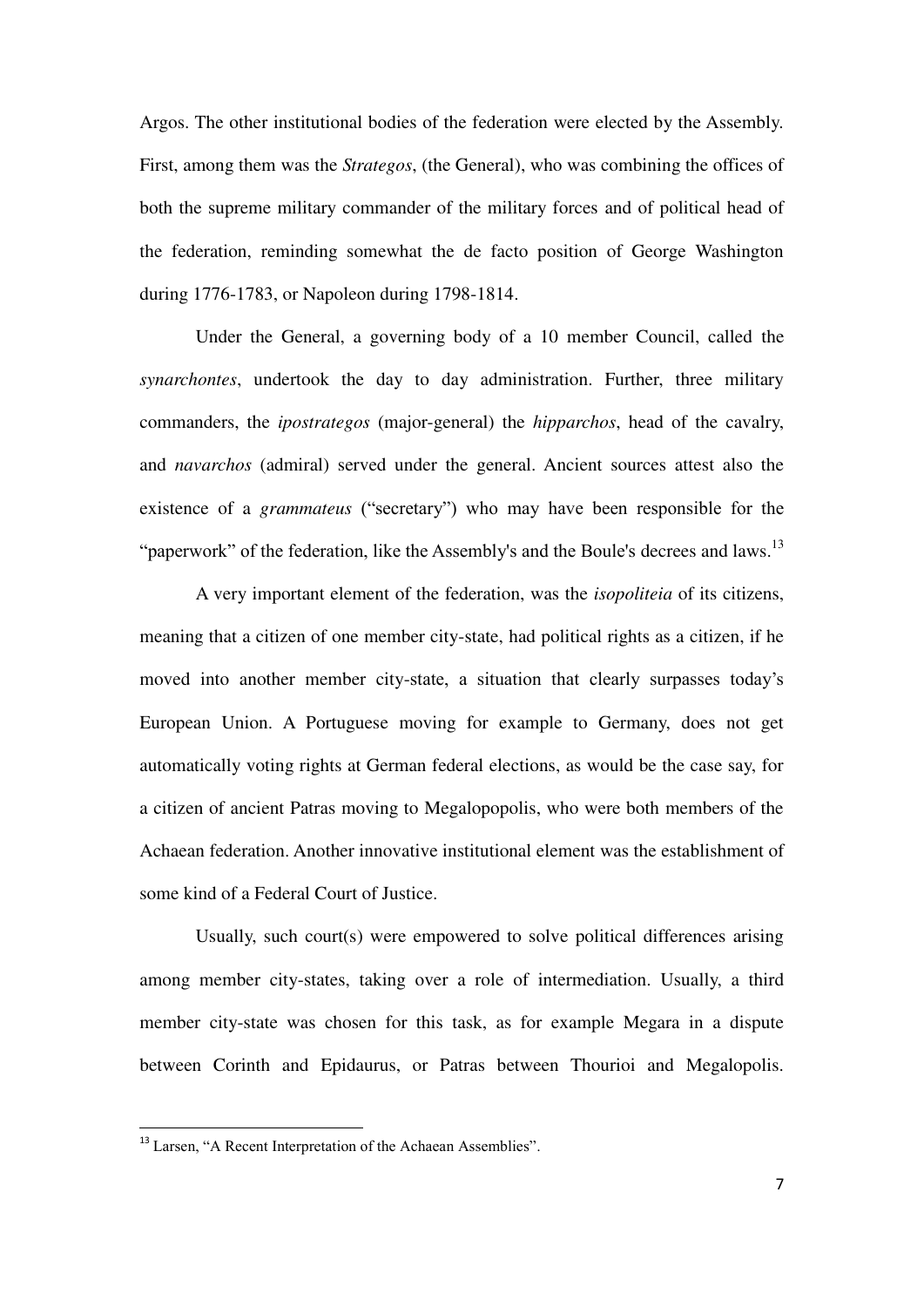Sometimes, a body of more than one city undertook this task, as for example 11 cities intermediating in litigation between Epidaurus and Arsinoe.<sup>14</sup> The Federal Court(s) were also responsible for some criminal and property rights cases (possibly involving citizens of different member city-states.<sup>15</sup>

Polybius goes as far as to write<sup>16</sup> "During times, these cities came to such *perfection and welfare, that they were connected not only in friendship and alliances, but they had the same laws, the same measures and currency and common archons (government officials), members of the Boule and judges. In general, only this point showed that almost the whole of the Peloponnese was not a unique city: Its inhabitants were not circumvallated by the same wall, everything else was common and the same for everyone together and for each city-state apart*" (our own translation from the original text).

## *2.2 Military Organisation*

The federation disposed of a federal army under the Strategos, organized according to that period armies. It comprised heavy infantry in *phalanx* formations, light infantry and cavalry. The federal army consisted of formations provided by the city-states and augmented by mercenaries if and when needed. In 217 BC for example, the federal forces comprised of 3000 infantry, 300 cavalry, 8000 mercenary infantry and 500

<sup>&</sup>lt;sup>14</sup> Sheila Ager, *Interstate Relations in the Greek World 337-90 BC*, (Berkeley, Los Angeles and London: University of California Press, 1996).

<sup>&</sup>lt;sup>15</sup> Larsen, "A Recent Interpretation of the Achaean Assemblies", p. 82.

<sup>16</sup> *Histories* (2. 27. 9-11).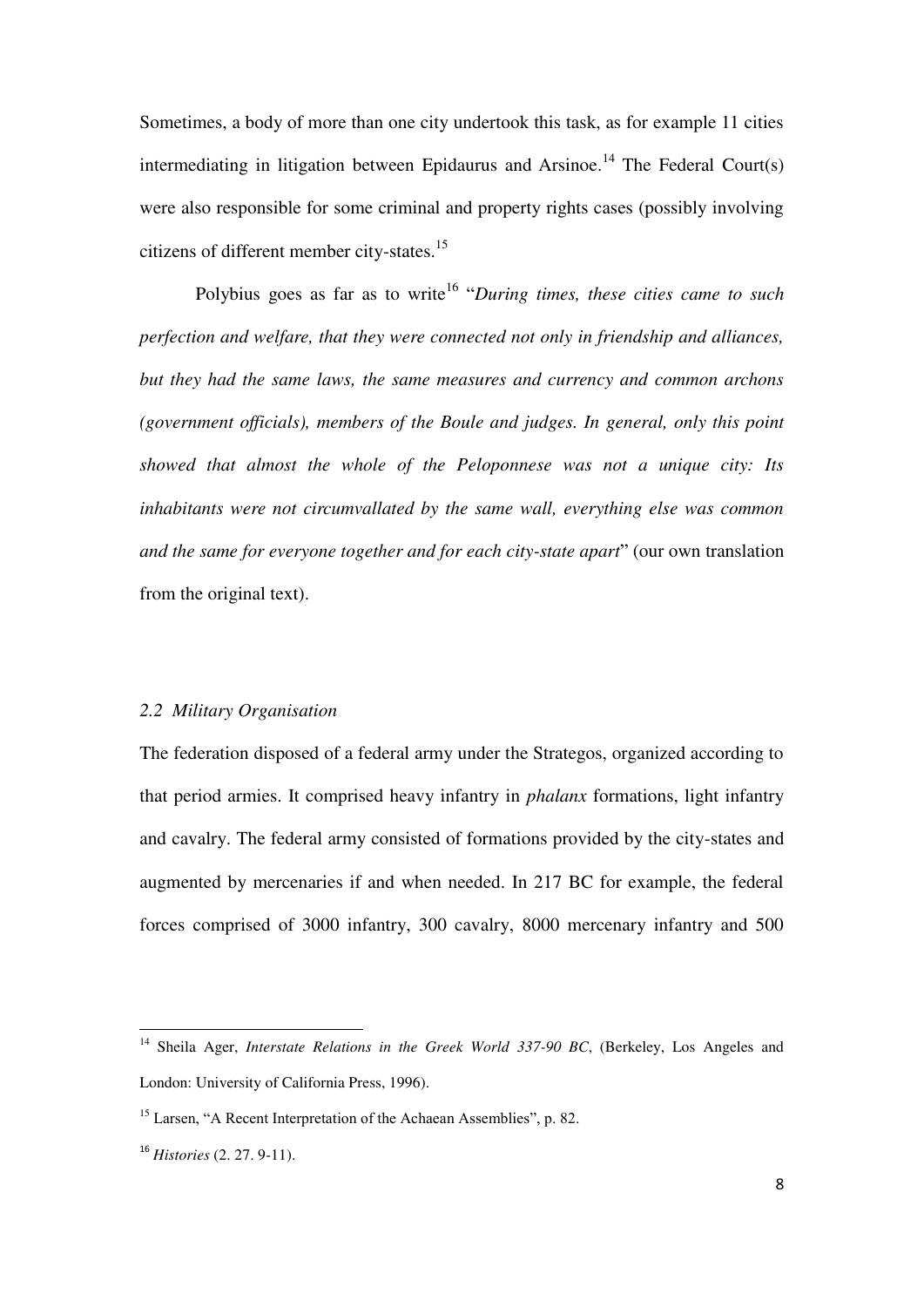mercenary cavalry.<sup>17</sup> An individual as commander of the naval forces of the federation is also attested. Many of the constituting city-states of the federation, such as Corinth, Sikyon, Epidaurus had a long-standing and strong naval tradition.

#### *2.3 Economic organization*

 $\overline{a}$ 

We have less information about the economic organization of the federation than about its political, so that in order to answer even tentatively some crucial questions, we will advance a few conjectures. The federation was a monetary union like today's European Monetary Union (EMU), with the difference that it was a multicurrency area: There was a parallel circulation of federal coins and city-state coins, as attested by archaeological findings.<sup>18</sup>

 This raises a number of questions: What was the analogy of federal to citystate coins? To this, no answer can be given. Who was responsible for the minting of coins? We assume that there were city-state and federal mints, working in the citystates and the capital. We further assume that the federal coins were linked to payments of the federal budget, as for the federal army and navy, federal administration, federal buildings in Aegion etc. An analogy to the EMU is that federal

<sup>17</sup> Frank William Walbank, *Aratos of Sicyon* (Cambridge: Cambridge University Press, 1933); J.K. Anderson, "Philopoemen's Reform of the Achaean Army", *Classical Philology* 62 no. 2 (April 1967): 104-106; J.A.O. Larsen, "The Rights of Cities within the Achaean Confederacy", *Classical Philology* 66 no. 2 (April 1971): 81-86.

<sup>18</sup> Caspari, M.O.B. "A survey of Greek federal coinage"; Margaret Τhompson,"A Hoard of Greek Federal Silver" *Hesperia: The Journal of the American School of Classical Studies at Athens*, 8 no. 2 (1939), 116-154.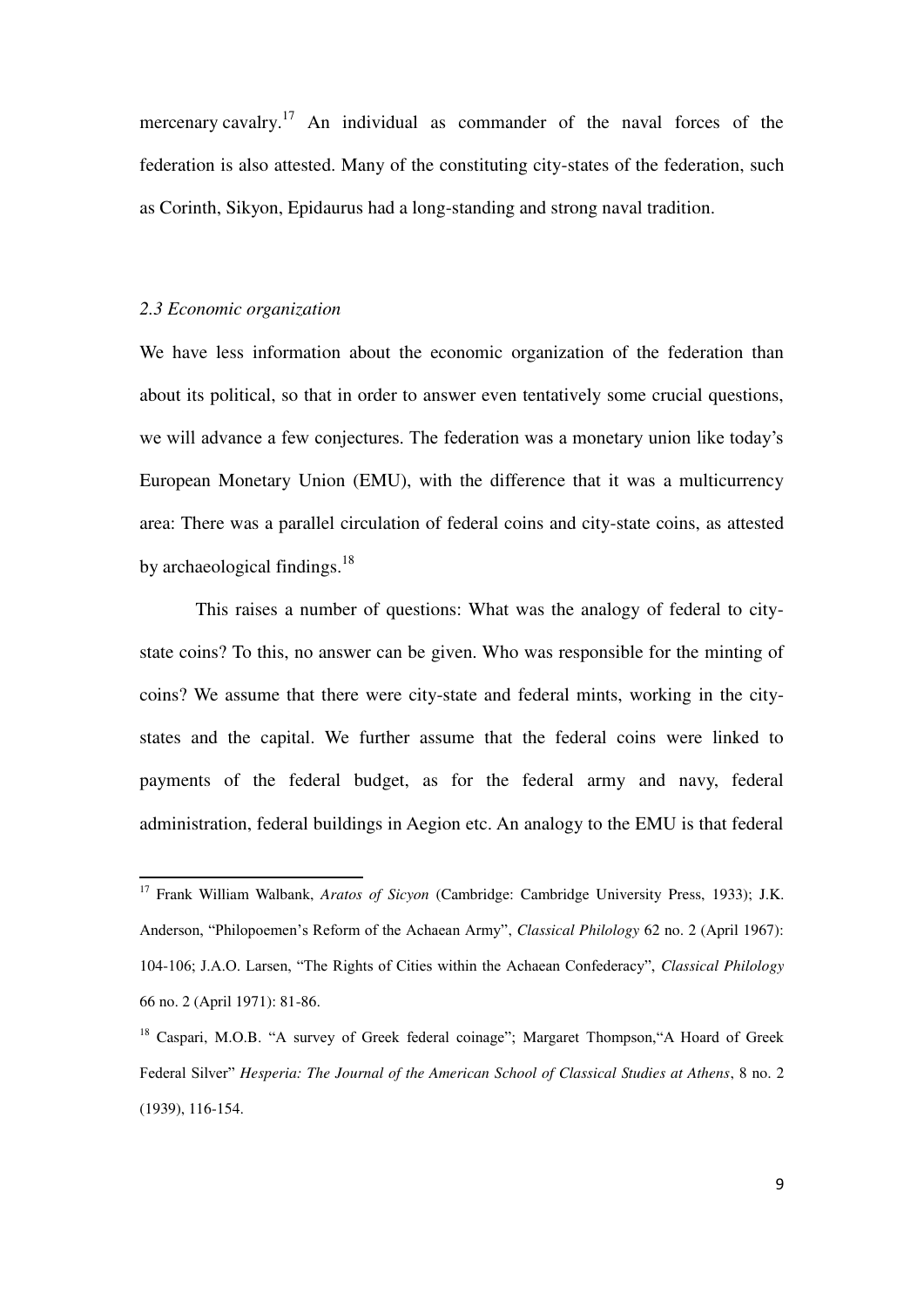coins had on the one side a head of Zeus or Artemis and the inscription ΑΧΑΙΩΝ (meaning, "of the Achaeans") and on the other side, the name of the issuing city-state like AXAIΩΝ-ΑΙΓΕΙΡΑΤΩΝ ("Achaeans of Aigira") like euro coins which bear on the one side the symbol of the issuing member-state. This again could mean that federal coins were minted also at city-state mints, on behalf of the federation.

 A further question refers to the exchange rates: We assume that since all coins had silver content, the exchange was made according to the silver value of each coin. Then, again we presume the existence of banks that would have undertaken this task, in the main member city-states and the capital, Aegion. It is now accepted<sup>19</sup> that already during the fourth century Athens had a very developed banking system, and that the Greek world was monetized. Thus, we believe that the fourth century Athenian experience would have been diffused to the rest of the Greek world, especially in areas and city-states like Corinth, which were also important international trading centers. On this issue it has been estimated that thirty-five hellenistic cities included private banks during the  $2<sup>nd</sup>$  century BC.<sup>20</sup>

Lastly, and very importantly, is the issue of the federal budget, on which we know nothing, but whose existence is made clear by the existence of federal coins. Such coins indicate the existence of a federal budget, else for what purpose should they have been issued? We assume as stated above, that the federal budget covered federal army, federal administration and buildings expenses, and perhaps a few extraordinary expenses, like public federal festivals. Since the rise of the army and navy were variable, the size of budget must have varied too.

<sup>&</sup>lt;sup>19</sup> Edward Cohen, *Athenian Economy and Society* (Princeton: Princeton University Press, 1997).

<sup>20</sup> Keith Roberts, *The Origins of Business Money and Markets* (New York: Columbia University Press, 2011), 130.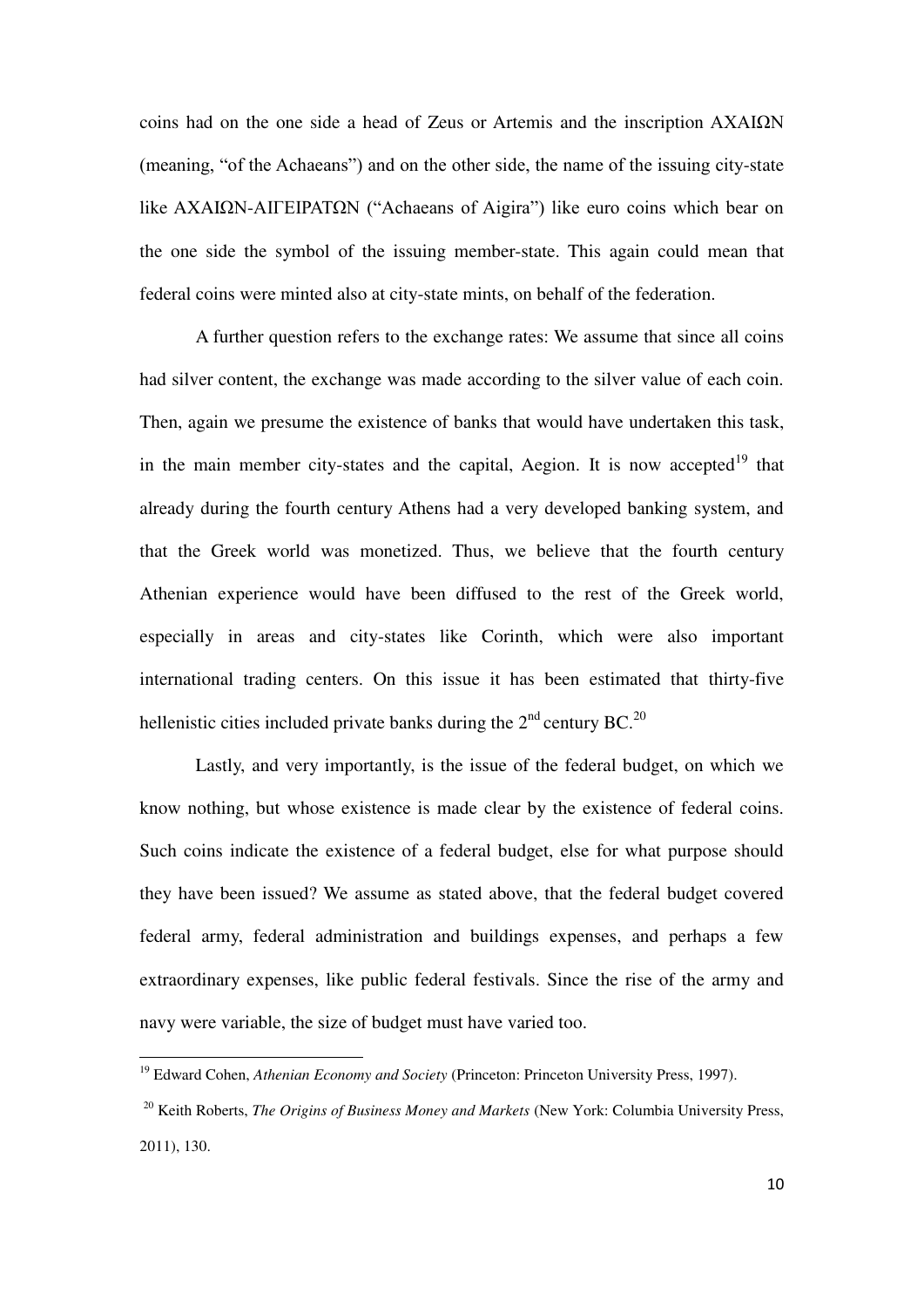We will attempt at least an estimate of the military expenditure based on known army size for some years, to give at least an order of magnitude for the budget, bearing in mind that military expenditure was the major federal budget item: According to ancient sources<sup>21</sup> the daily wage of soldiers during the  $3<sup>rd</sup>$  century must have been 1.5 drachmae, and for cavalryman (including fodder) perhaps  $5.^{22}$ 

 The 217 BC federal army comprised in total 11.000 infantry and 800 cavalry, thus a total of 20.500 drachmae per day, or 615.000 per month, or about 100 talents, (one talent equals 6000 drachmae). Assuming an eight month campaign period per year excluding winter, the total military cost for this year would have been 800 talents, a very substantial sum for the period. Even if we assume that all the other federal items came to about 100 talents, we arrive at a total federal budget estimate of 900 talents, which is a very substantial sum, comparable to the Athenian budget with a revenue of 1200 talents in the 330's during the time that Lycurgus was *tamias* (eg. finance minister). $^{23}$ 

 This sum must have represented also a substantial percentage of the, unknown size, federation's total GDP, but certainly much more than the 0.95% of the current EU's GDP represented by the EU budget. We know nothing also about the revenue

<sup>21</sup> See William T. Loomis, *Wages, Welfare Costs and Inflation in Classical Athens* (Michigan: Michigan University Press, 1988).

<sup>&</sup>lt;sup>22</sup> Paschalis Arvanitides & Nicholas Kyriazis, "Public Choice, Economy and War in Classical Athens. Paper presented at the 16<sup>th</sup> Annual International Conference on Economics and Security, Cairo, June, 2012; David Pritchard, *Sport, Democracy and War in Classical Athens* (Cambridge: Cambridge University Press, 2012).

<sup>&</sup>lt;sup>23</sup> Nicholas Kyriazis, "Financing the Athenian state: Public Choice in the Age of Demosthenes", *European Journal of Law and Economics* 27, (2009): 109-127.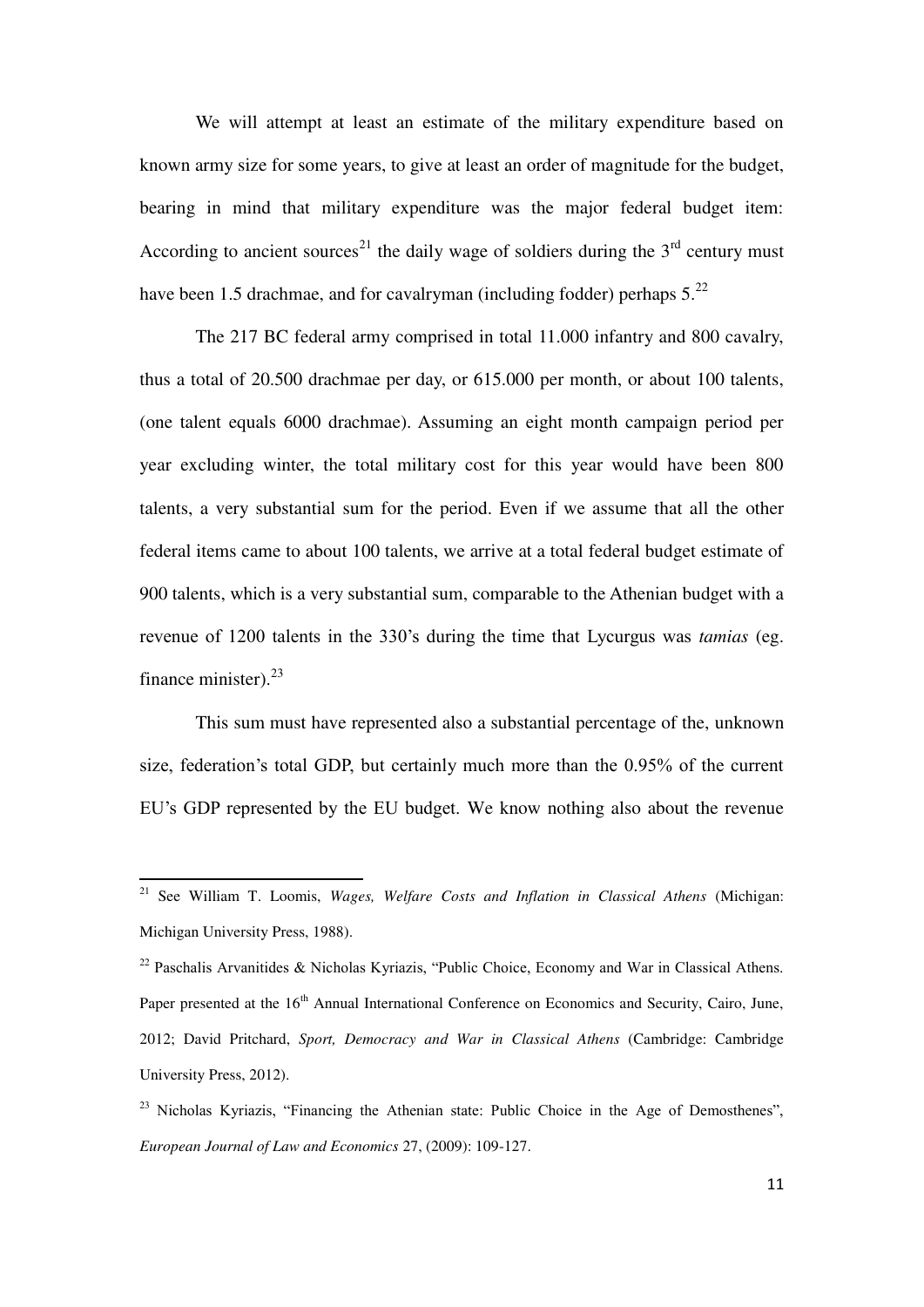side of the federal budget, but based on a related analysis<sup>24</sup> we will advance some hypothesis taking as a benchmark the Athenian  $4<sup>th</sup>$  century budget. Revenue sources must have been: a) city-state contributions: The existence of federal coins minted in the city-states mints is such an indication: Possibly, the city-states gave their contributions by minting in their own mints coins which they then forwarded to the federal budget. b) custom duties levied on exports, imports, as was the case in ancient Athens, in the port of Piraeus, where the rate was 2% on value. We do not know if this is the case in fact, but it is a possibility, especially if we assume the existence of an internal market, as we will discuss next. c) Military plunder: We assume, that military plunder during successful expeditions against enemies would accrue to the federal budget.

 It seems that the possibility of plundering during war campaigns must have been very common during ancient times. Roger De Laix<sup>25</sup>, based on Polybius  $(4.5.1)$ argues that the troops of a neighbor state to the Achaean federation, the Aetolian one, were accustomed to plundering. d) *Liturgies*. <sup>26</sup> Again, we know nothing about it, but it might be possible, that some kind of *trierarchy* existed for the fleet's warships,

<sup>&</sup>lt;sup>24</sup> Nicholas Kyriazis, "Financing the Athenian state".

<sup>25</sup> Roger A. De Laix, "The Silver Coinage of the Aetolian League", *Californian Studies in Classical Antiquity* 6 (1973): 47-75.

<sup>26</sup> *Liturgies* were a very special type of taxation and service levied on rich Athenians, as for example *trierarchy* Under this, a wealthy Athenian undertook the running expenses (not wage costs) for the upkeep of a trireme warship for a year, of which he undertook also command. Being its commander in battle, the *trierarch* had a strong incentive to have a well-kept ship, since his own survival depended on this. See Vincent Gabrielsen, *Financing the Athenian fleet* ( Baltimore: John Hopkins University Press, 1994).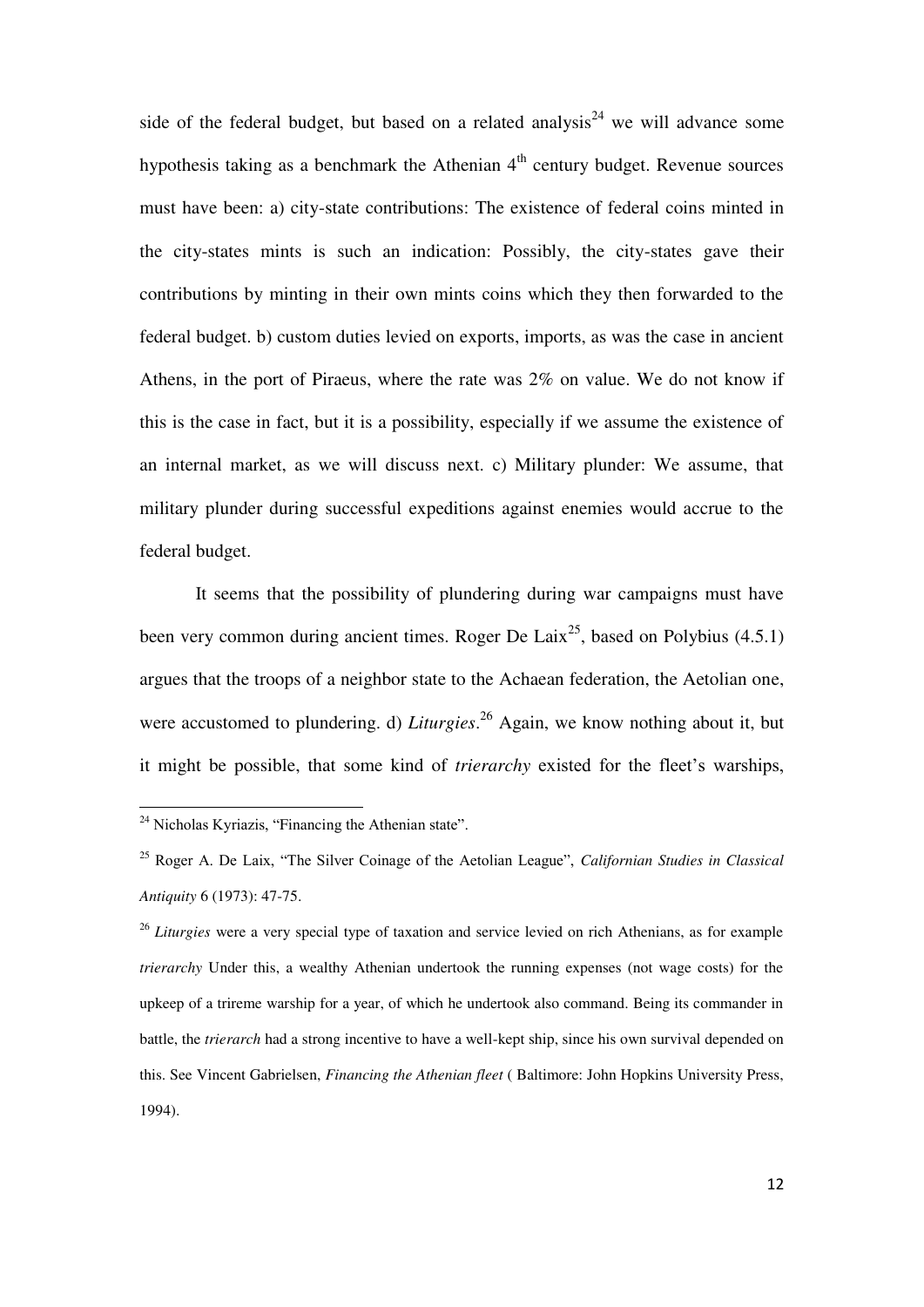inspired by the Athenian example. A last issue we raise here, is if and to what extent, the federation was not only a monetary union, but also an economic one. Again, we have limited evidence, but the indication we possess, permit us to advance tentative answers: The existence of monetary union and the circulation of parallel currencies are evidence of free mobility of capital within the federation. The existence of *isopoliteia* for citizens is very strong evidence for the free circulation of labour. If a citizen of one member city-state has free political rights in another, then presumably he can settle and work there. Thus two of the main pillars of today's EU, free circulation of capital and labour existed already in the Achaean federation.

 The harmonization of measures and standards as attested in the passage of Polybius above, is an indication for the existence of free circulation of goods, and the existence of an internal market. These measures make sense only in order to implement such an internal market, else why they introduced them? Thus, it seems that all three basic freedoms of modern federations were already present in the Achaean one. In the above section we have raised more questions than we could provide specific answers, due to a lack of evidence. Still, since these particular questions have been raised by us know, we hope that they will be a useful contribution for the start of research on these topics.

#### **The European Union: A comparison with the Achaean federation**

Since the institutional setting of the EU is well known, we will not present it here in detail, but only its main institutional characteristics in table 1. Taking as a basis of our discussion the characteristics illustrated in Table 1, which provides a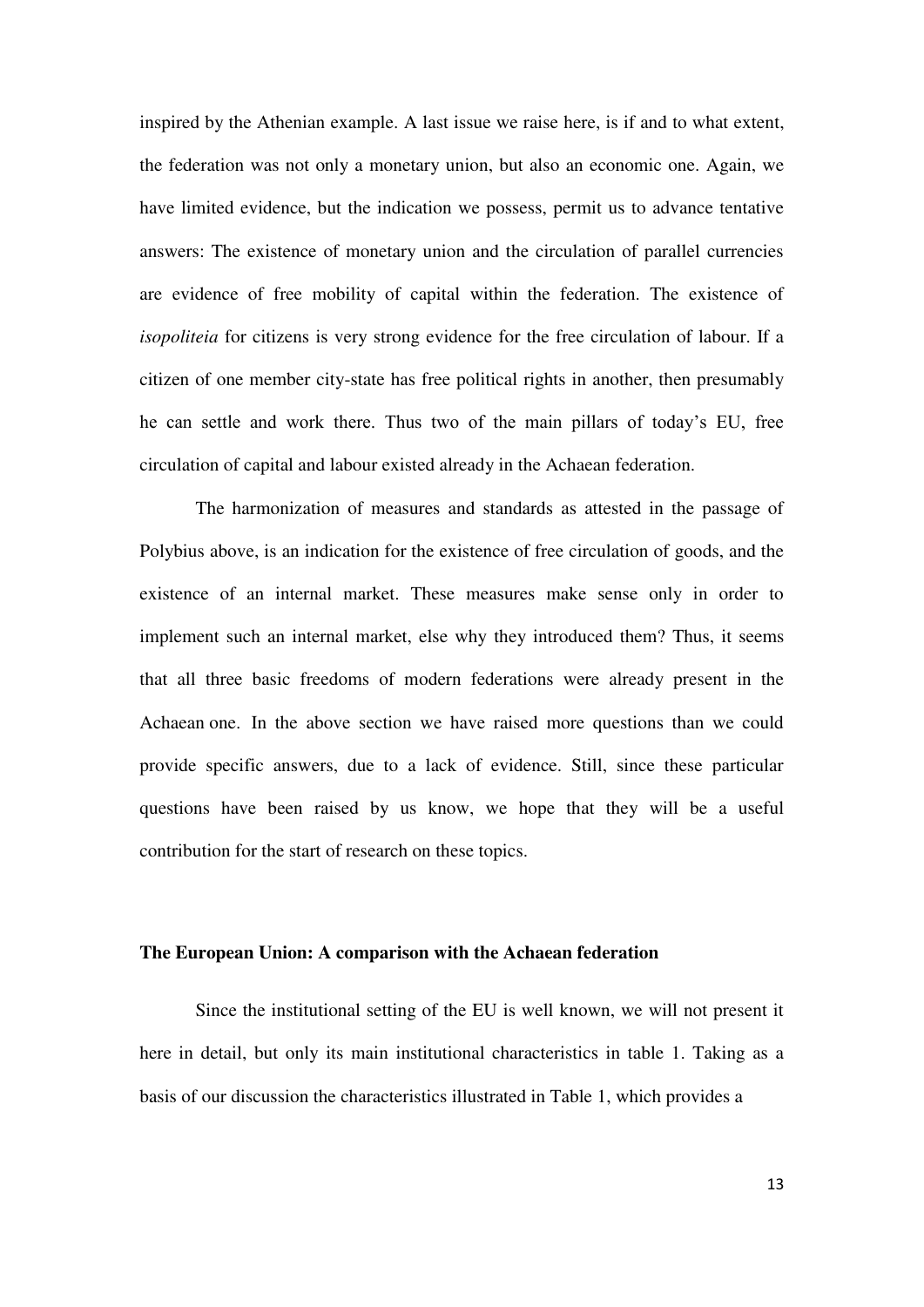**Table 1**: A comparative analysis of the institutional framework of the Aetolian federation in relation to

the EU.

 $\overline{a}$ 

| <b>Federatio Member</b><br>$\mathbf n$ | state <sup>1</sup>               | Capital | <b>Political structure</b>                                                                                                                                                                                                                                                                                                      | <b>Common</b><br>citizenship | <b>Monetary</b><br>union                                                        | Commo<br>$\mathbf n$<br>Foreign<br><b>Policy</b><br>Federal<br><b>Armed</b><br><b>Forces</b> | Federal<br>budget                                                                                                                      | <b>Democratic</b><br><b>Structure</b>                                                                                    |
|----------------------------------------|----------------------------------|---------|---------------------------------------------------------------------------------------------------------------------------------------------------------------------------------------------------------------------------------------------------------------------------------------------------------------------------------|------------------------------|---------------------------------------------------------------------------------|----------------------------------------------------------------------------------------------|----------------------------------------------------------------------------------------------------------------------------------------|--------------------------------------------------------------------------------------------------------------------------|
| Achaean                                | > 40                             | Aigion  | Local (city) Assemblies<br>+ Federal Assembly (Synkletos)<br>Federal Council (Boule)<br>Strategos (General-military<br>commander and head of federation)<br>Supreme Council of the 10<br>(synarchontes)<br>Deputy General<br>hipparch commander of cavalry<br>Nauarchos (Admiral),<br>Public Secretary<br><b>Federal Courts</b> | isopoliteia,<br>yes          | Yes, federal<br>and city-<br>states<br>currencies<br>in parallel<br>circulation | Yes,<br>army<br>and navy                                                                     | Yes, strong<br>own means,<br>probably<br>custom<br>duties and<br>cities<br>contribution<br>${\bf S}$                                   | Strong<br>direct<br>democracy<br>at local and<br>federal level                                                           |
| ${\rm EU}$                             | 27<br>member- Brussels<br>states |         | European Parliament<br><b>European Commission</b><br>European Court of Justice<br>European Councils of Ministers +<br>Council of the EU<br>President<br>Ministers of external Affairs                                                                                                                                           | no                           | Yes, for<br>EMU and<br>the<br>European<br>Central<br>Bank                       | N <sub>0</sub><br>federal<br>army<br>and<br>navy-<br>weak<br><b>CFSP</b>                     | Very weak<br>$(0,95\% \text{ of }$<br>GDP in<br>2013)<br>Own means,<br>mainly<br>custom<br>duties and<br>small<br>percentage<br>of vat | Weak, no<br>direct<br>democracy,<br>only elected<br>Parliament<br>with limited<br>powers,<br>non-elected<br>other bodies |

Interactive analysis based on the findings of related studies.<sup>27</sup>

<sup>27</sup> See André Aymard, *d'Histoire*, (Bordeaux: Féret & fils); John Βriscoe, "The Greek resistance to Rome"; Margaret Τhompson, "A hoard of Greek federal silver"; Larsen, J.A.O. "The rights of cities within the Achaean Confederacy", J.A.O Larsen, "A recent interpretation of the Achaean assemblies" and F. W. Walbank,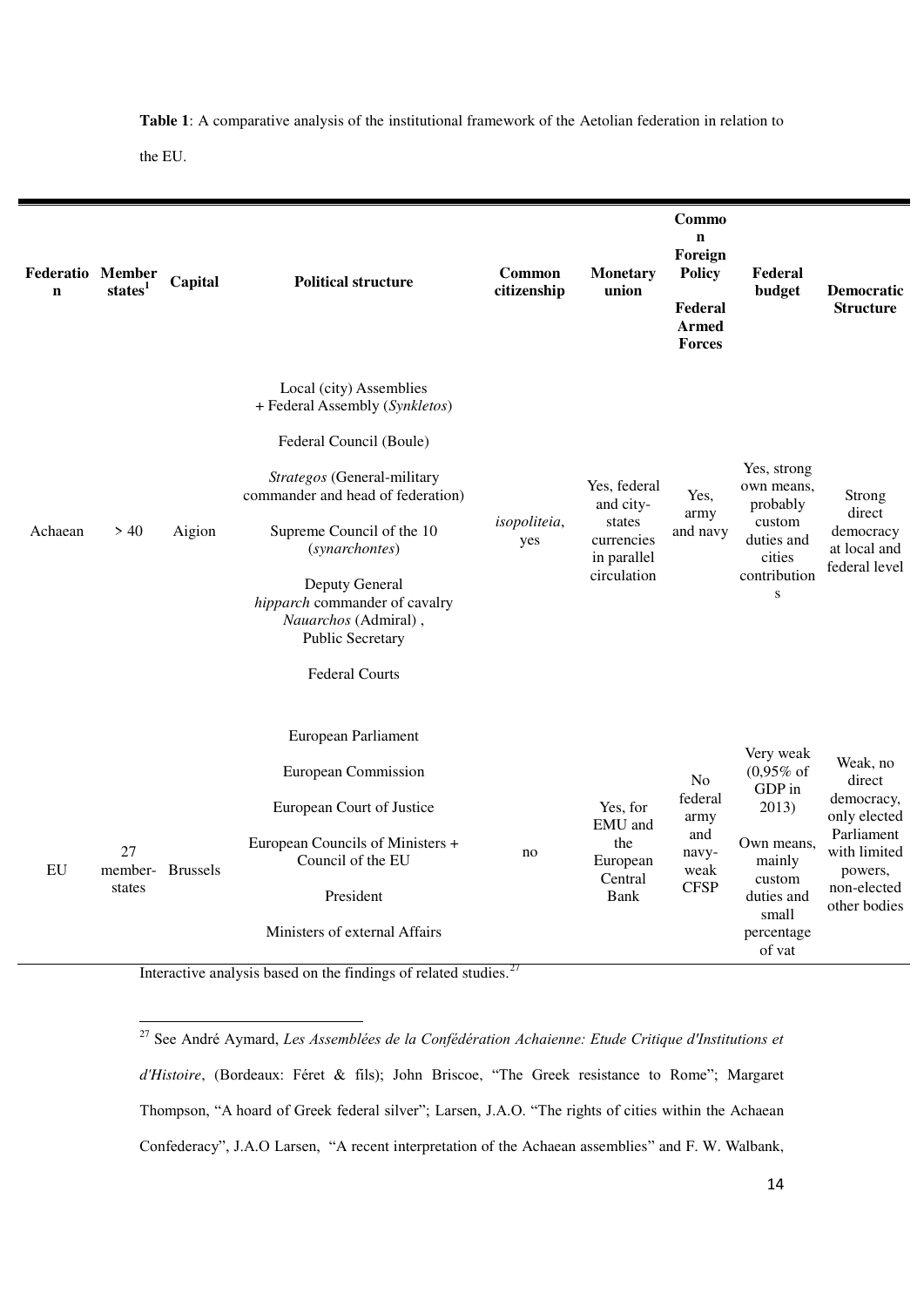comparative analysis of the institutional framework of the Achaean federation in relation to the EU, we arrive at the following conclusions: First, the two cases show similarities in their political structure and administration. The main difference, a crucial one, concerns their democratic structure: In this, the Achaean which practiced direct democracy at both the local and the federal level, comes out as the most democratic.

 The EU is a representative democracy at member-state level (with elements of direct democracy at city and country level in some member states like Germany<sup>28</sup> and a weak representative democracy at the federal (Union) level, with only one elected body, the European Parliament, which has only limited competences. Second, all three were monetary unions with a common currency (for Europe, the 17-member EMU) with the difference, that the Achaean federation had also a parallel circulation of city-states currency. Third, both cases practiced the so called "three fundamental economic freedoms", free circulation of goods, labour and capital. This was augmented in the Achaean case with the fundamental "political freedom" of *isopoliteia*, eg., citizen and voting rights in other member city-states.

 Fourth, both cases had a federal budget, to finance the military forces. Both had some "own" federal means (mainly custom duties) as federal revenues. None can be regarded as a "fiscal union", in the sense of having a harmonized tax system, tax basis and tax rates. We know nothing on this for the Achaean, we know that for the

<sup>&</sup>quot;*Aratos of Sicyon*" and Nicholas Moussis, *Access to European Union: Law, Economics* (Rixensart: European Study Service, 2008) for the EU.

<sup>28</sup> See Dieter Nohlen & and Philip Stöver, *Elections in Europe: A Data Handbook* (Berlin: Nomos Publishers, 2010).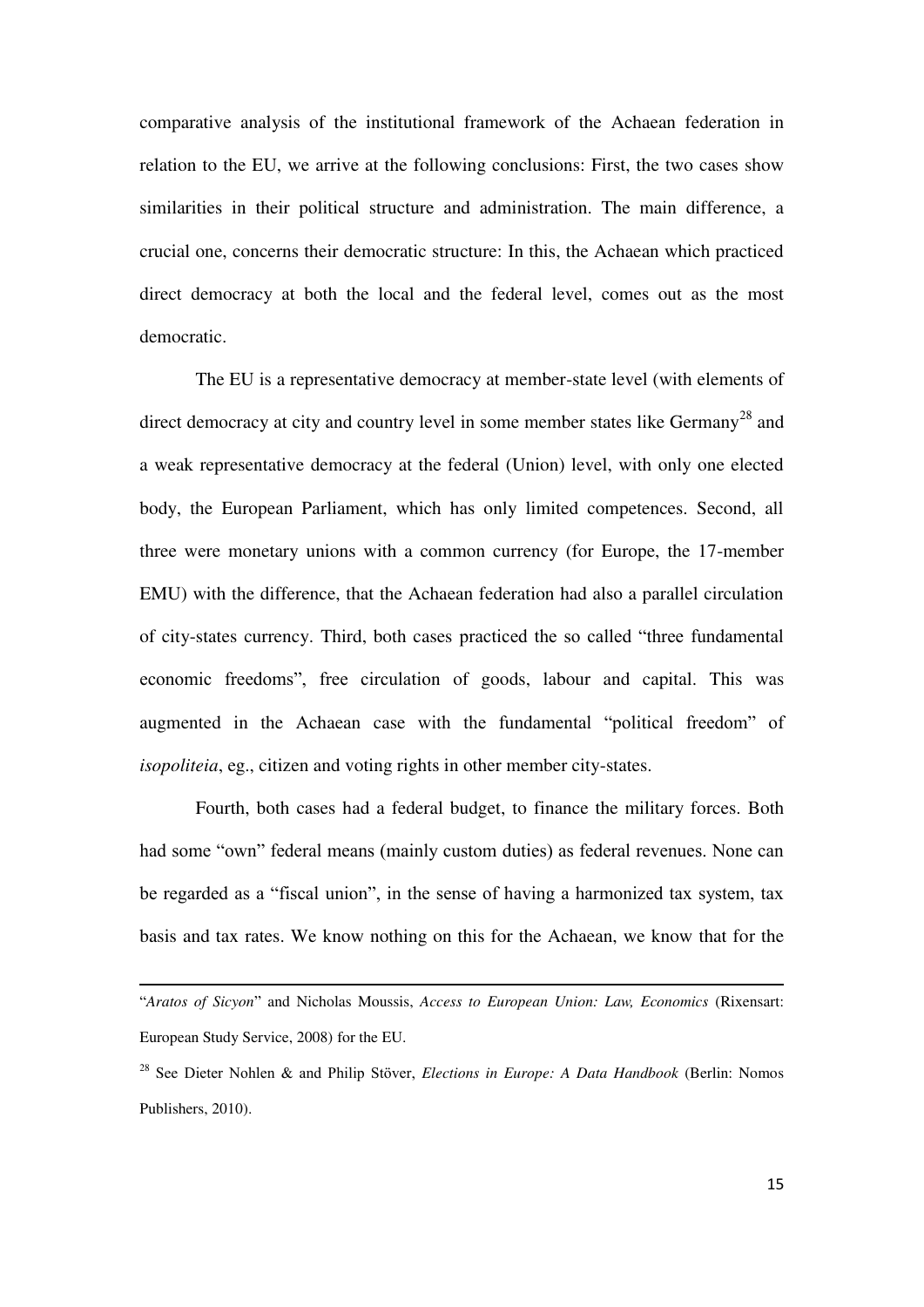EU, these is a common tax base for vat, but different tax rates for incomes, property and capital profit. There are serious doubts if the EU is an "optimal fiscal area" so that harmonization could proceed in the future.<sup>29</sup> During recent years, dissatisfaction of citizens and *euroscepticism* is growing fast in many EU member-states (Bulgaria, Cyprus, Greece, France, Hungary, Italy, Ireland, Portugal, Romania, Spain), mainly due to the austerity measures introduced by their governments. What we believe is crucial here, is the perception by citizens in these countries (and we emphasize the world perception) that these measures have been imposed by the EU, and its strong member, Germany against their own and possibly, their elected government's wishes. $30$ 

All successful federations are based on three fundamental principles,

 $\overline{a}$ 

<sup>30</sup> N. Kyriazis in a series of press articles analyses the perception prevalent among a majority of southern member-states citizens of the imposition by the EU of harsh measures under extreme pressure or even threats, as in the cases of Cyprus. The analogy goes back to the western powers and Japan's treatment of Ts' ing Dynasty China during the second half of the  $19<sup>th</sup>$  century-beginning of the twentieth, which resulted in the Opium Wars, the Taiping and Boxer revolts, civil war, the fall of empire of Chinese, a Japanese invasion and chaos. The utter contempt with which the EU and Chancellor Merkel has treated property rights, as for example the PSI also of individual Greek bondholders and the expropriation of deposit holders of some Cypriot banks, is truly amazing and without precedent. This, certainly does not generate feelings of solidarity and trust. The prevailing feelings of insecurity and uncertainly among almost all the EU citizens concerning that safety of their bank savings does not promote growth. Econometric studies have established how important trust is for growth. See Jacob Dearmon & Kevin Grier, "Trust and Development", *Journal of Economic Behavior & Organization* 71 (2009): 210–220; Paul J. Zak & Stephen Knack, "Trust and Growth", *The Economic Journal* 111, (2001): 295-321.

<sup>&</sup>lt;sup>29</sup> George Halkos & Nicholas Kyriazis, "Is Tax Competition Harmful and is the EU an Optimal Tax Area? *European Journal of Law and Economics* 21, (2006): 163-177.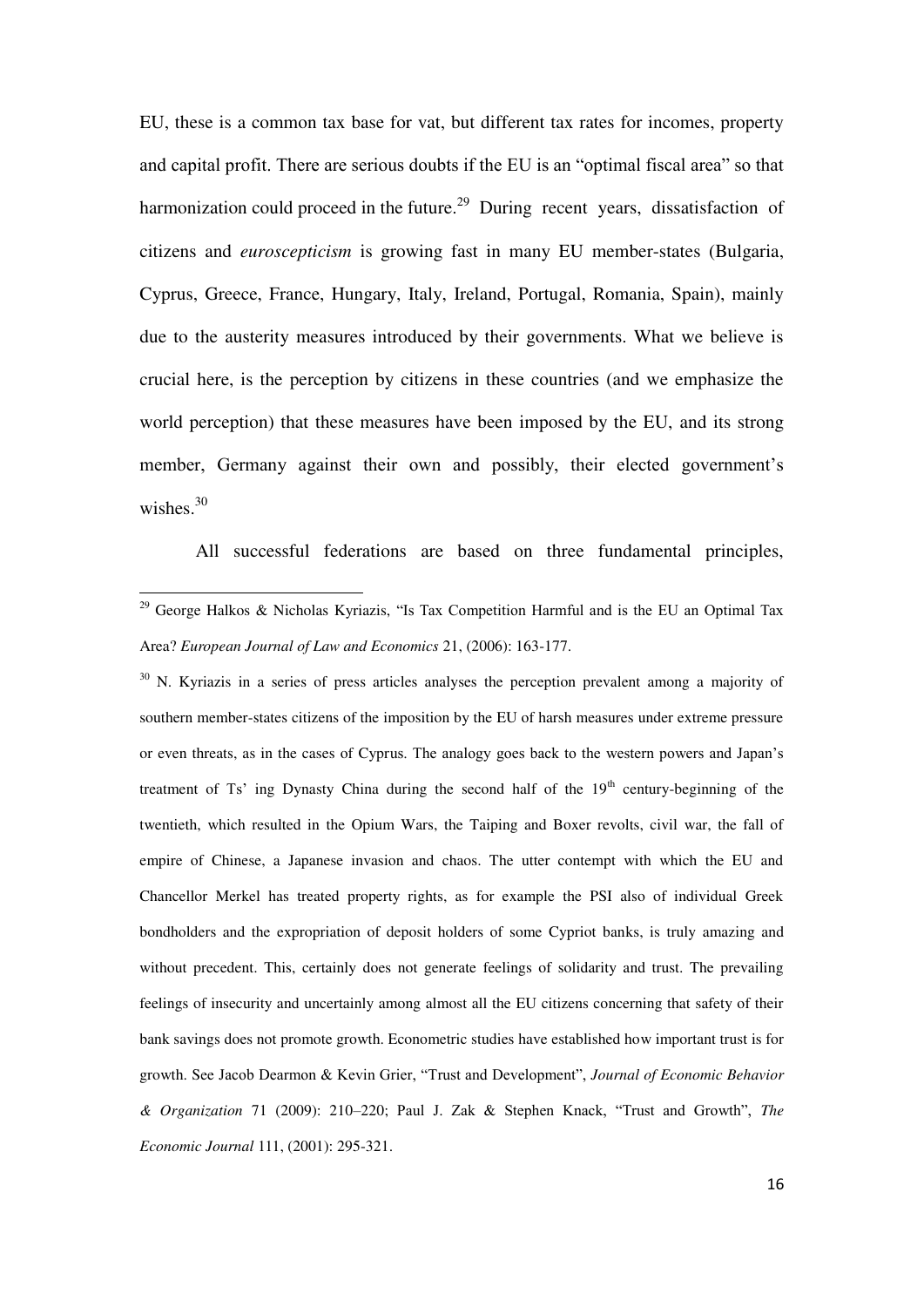solidarity, trust and community of interest, both in the relations between their member-states, and the attitude of citizens towards, the federation. Where the three principals were strong, the respective federation had great cohesion. When they are weak or begin to waken, as in today's EU, cohesion starts to suffer and the federation may be in danger. This argument is also verified by the findings of Musgrave<sup>31</sup> who argued through the theory of *economic federalism* that states willingly decide to participate in a federation type multinational political entity in order to increase their level of national security, to establish a custom union or to achieve a series of other specific goals. The relation between economic development and federal political structures is also verified by the findings of other authors too. $32$ 

In previous studies  $33$  we have analysed for classical Greece, how these principles-values evolved in the military field due to the introduction of the *phalanx* formation, the heavy infantryman-*hoplite*, and the fleets. These values such as trust,

 $\overline{a}$ 

<sup>31</sup> R.A. Musgrave, "Approaches to a Fiscal Theory of Political Federalism" in National Bureau of Economic Research (ed.), *Public Finances: Needs, Sources and Utilization* (New York and Princeton: Princeton University Press, 1961), 97-122; R.A. Musgrave, "Approaches to a Fiscal Theory of Political Federalism" in Wallace E. Oates (ed.), *The economics of Fiscal Federalism and Local Finance* (Chelterham: Edward Elgar Publishing Limited, 1998), 187.

<sup>32</sup> M.V. Pauly, "Income Reduction as a Local Public Good", *Journal of Public Economics*, 2 no. 1 (1973), 35-58; M.V. Pauly, "Income Reduction as a Local Public Good", in Wallace E. Oates (ed.), *The Economics of Fiscal Federalism and Local Finance* (Chelterham: Edward Elgar Publishing Limited, 1988), 364-388.

<sup>33</sup> Nicholas Kyriazis & Xenophon Paparrigopoulos, "The Birth of democracy: Values in War and Politics in Classical Greece", in Peter. Hermann (ed.), *Democracy in the Theory and Action* (New York: Nova Publishers, 2011), 277-287; Nicholas Kyriazis, & Xenophon Paparrigopoulos, "War and Democracy in Ancient Greece", *European Journal of Law and Economics*, 2012, DOI 10.1007/s10657-012-9352-1; Kyriazis, N. & Economou, "Macroculture, sports and democracy",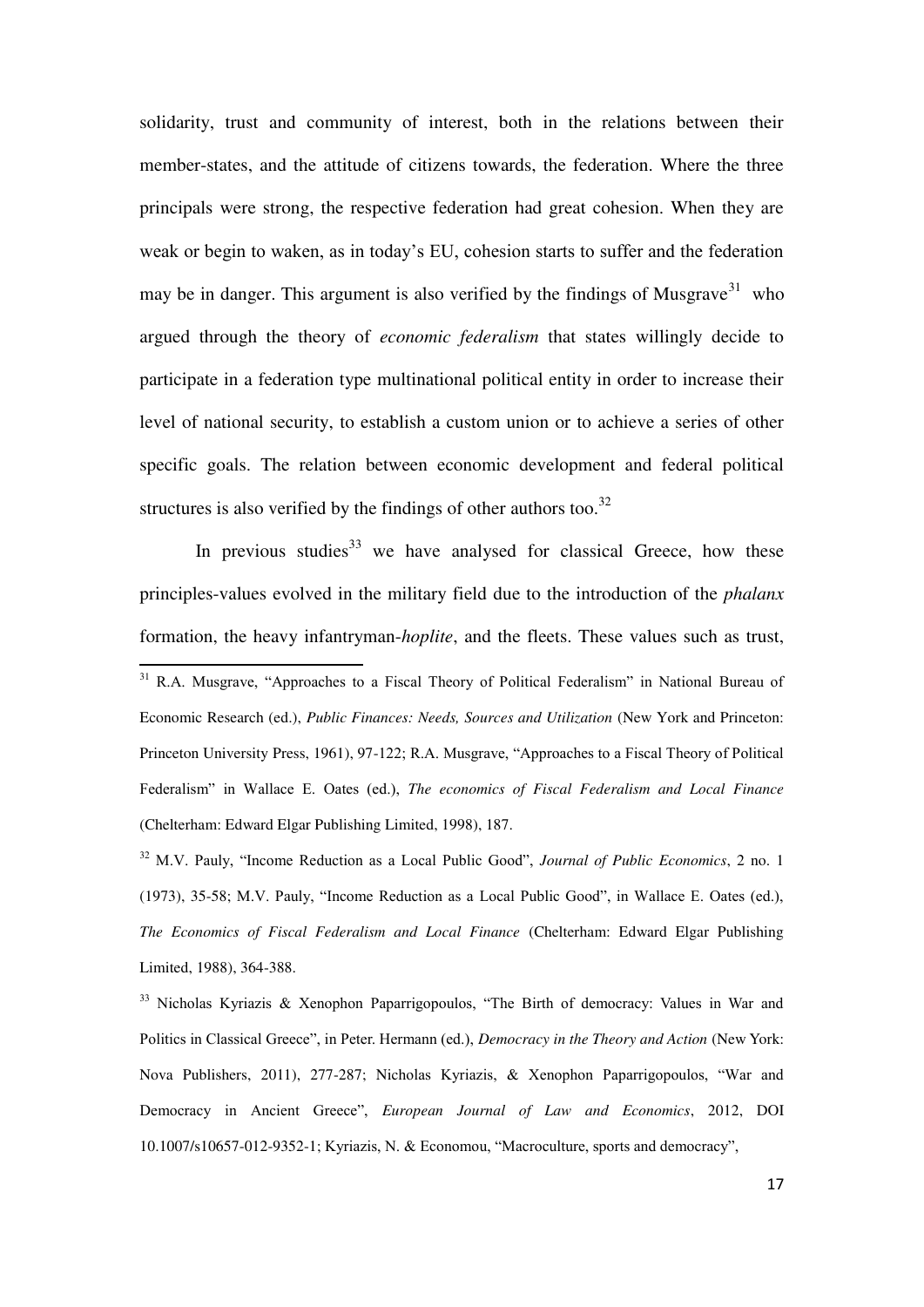cohesion, bravery, courage, discipline), virtue, self-sacrifice, self-consciousness, altruism, harmony, friendship, politeness, justice, self-denial, fair competition, equality, egalitarianism, self-awareness, temperance, *isonomia* (political equality), cohesion and a sense of community of interests, *isegoria* (right to speak and express freely one's personal ideas, otherwise, democracy), *homonoia* (concord), freedom etc were transformed into political and democratic values. Ancient and modern sources of literature such as those we present here so far, convey that this tradition continued also with the Achaean case. Federations which their main reason of establishment was mainly defense against a great external threat, such as the Achaean and Aetolian cases in ancient Greece, the medieval Swiss against the Austrians and Burgundians, the United Provinces against Spain, and the USA against Great Britain, developed solidarity trust, cohesion and a sense of community of interest.

These values and principles are the "glue"<sup>34</sup> that hold them together, so long as the threat persists, defense is successful and the economy thrives. If this persists long enough, the political and institutional structure is embodied in the society, so that it continues even after the initial reason, the external threat ceases to exist, as in the cases of the Swiss federation and the USA. This endurance is founded still on common defense, a strong federal budget that undertakes the finance of policies at the federal level, and strong political and democratic institutions at the same level, that legitimize the federation in the eyes of their citizens.

 If you vote for example for the federation's president (even if indirectly) as in the USA and if you serve and perhaps fight in the armed forces of the federation, then

 $34$  We call this a "glue", inspired by the Athenian  $4<sup>th</sup>$  century orator Demades, who called *theorika* (eg. money paid out of the Athenian budget to citizens, in order to enable them to participate in the Assembly) the "glue of democracy". See Plutarch *Moralia*. 1007B).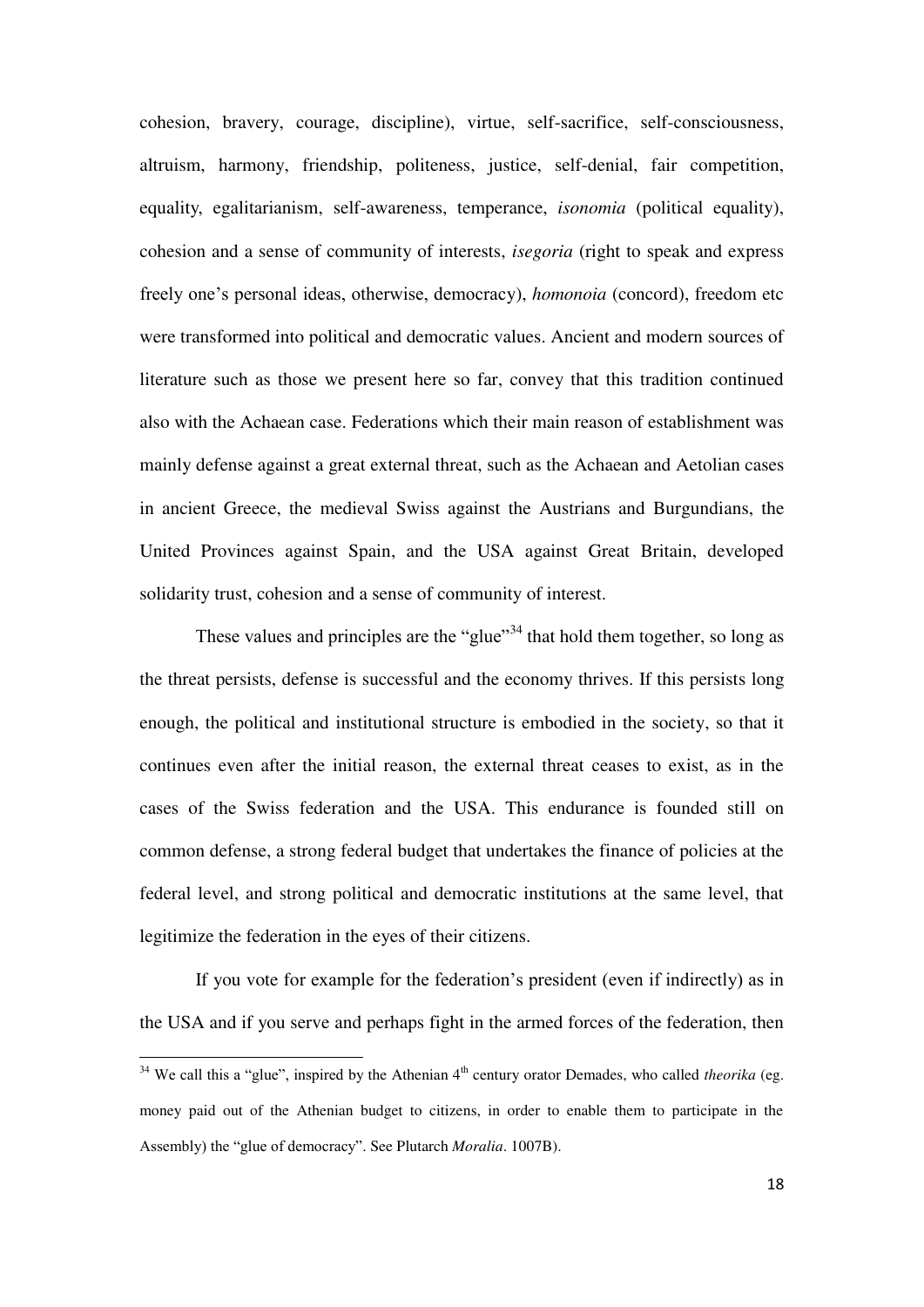you have a sense of being a citizen of the federation, of belonging to the USA or Switzerland, and not, just say, to the State of Arizona or the canton of Unterwalden, a sense of promoting the supreme political idea of *homonoia*. <sup>35</sup> All the above seem to be lacking in today's EU and we advance these preliminary ideas as a possible explanation, to be analysed more in future works. The EU lacks a strong federal budget, common defense and armed forces, and democratic legitimization in its organs, as indicated above. For example, the *subsidiarity principle* as Hayek defined it<sup>36</sup>, which delegates many competence to the national level, although understandable in today's political situation, certainly does not increase cohesion. In view of the above, can we learn something for the Achaean federation thus, may be useful in reducing the EU's democratic deficit and increase solidarity, trust, community of interests and cohesion among its citizens?

 We think, that a possible future achievement of such principles as those mentioned here by the EU, would strongly counterbalance the arguments and the fears of a portion of European citizens that still are afraid of a possible creation of an absolutist or monolithic type of pan-European "Super-state".

## **Conclusions**

 By the functioning and analysis of the Achaean federation and with its the comparison with the EU, a series of ideas arise, which they could be regarded as a  $\overline{a}$ <sup>35</sup> *Homonoia* is usually being translated as "concord", but P. Cartledge in a personal communication suggested to us that a better translation could be "same-mindness" and unanimity, which is stronger

than concord.

<sup>36</sup> See Friedrich August Hayek, *New Studies in Philosophy, Politics, Economics and the History of Ideas* (Chicago: University of Chicago Press, 1978), chapter 14.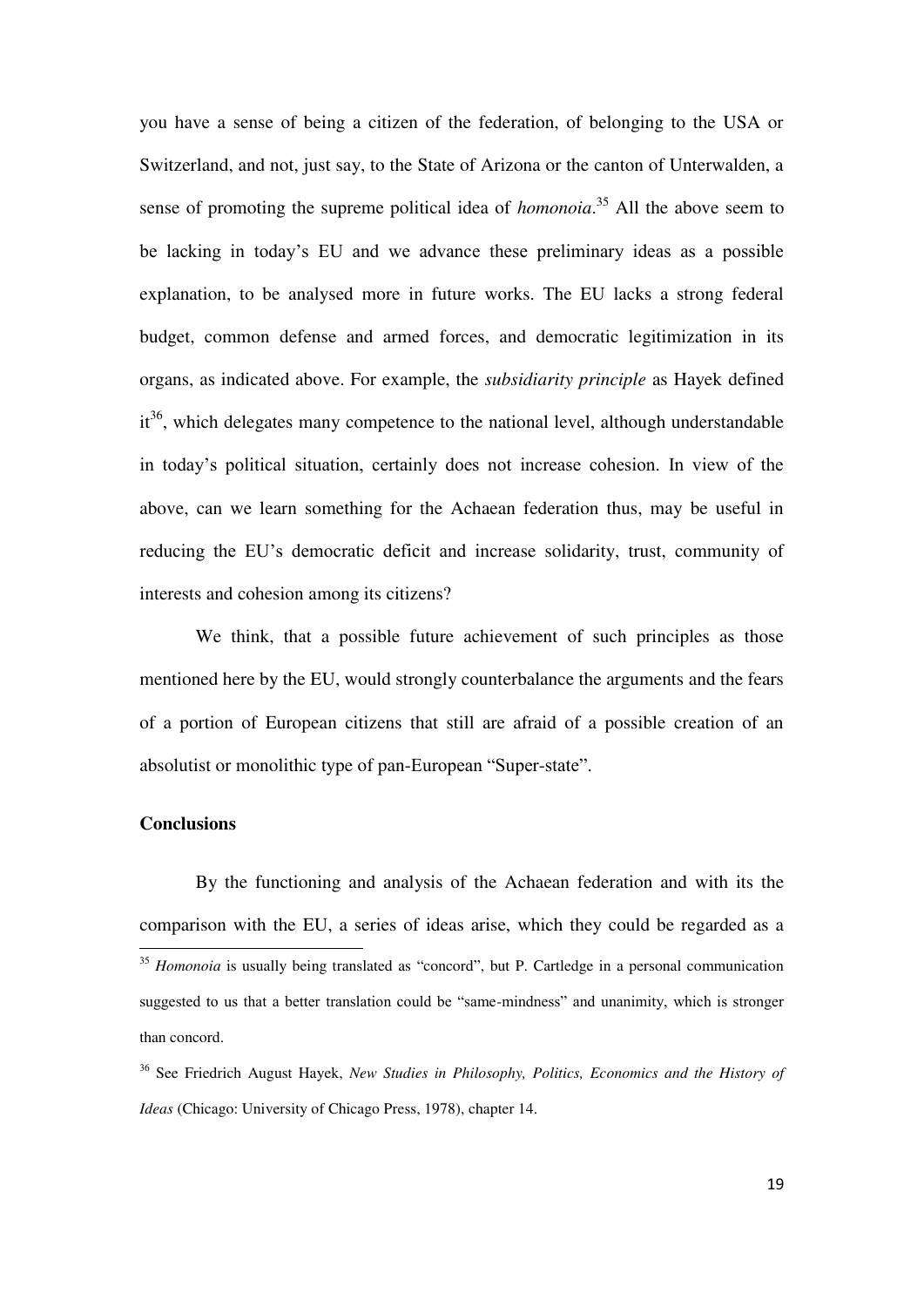benchmark for current EU integration issues: Firstly, a more democratic and direct democratic procedures must be introduced at the political level, for example, the President and the "Foreign Minister" of the EU, known also as the *High Representative of the Union for Foreign Affairs and Security Policy* must be elected by universal vote and not be appointed. The only elected EU body, the European Parliament, should have increased its competences. Secondly, legally binding popular initiatives at EU level should be introduced (and not as per Lisbon Treaty, only of a consultive character) as practiced in other federations like the Swiss, or some states of federations (such as for example, in California in the USA and in Bavaria in Germany).

 Thirdly, the size of resources of the EU budget intended for the recovery of the European economies because of the *eurocrisis*, which are approximately 0.95% of the total EU Gross National Income (GNI), should be increased. A "0.95% solidarity" is just not sufficient, if the EU really wants to develop into a true federal union. Economic measures should be discussed, and we believe, as increasingly more economists suggest, be changed. Austerity measures were necessary in many member-states in the recent past. But solidarity in austerity is certainly not a permanent solution because citizens of member-states suffering under it, and the recession it induces will not be accepted forever, thus threatening the future cohesion of the EMU and the EU.

We are aware that this analysis and our suggestions open up a vast future area of research and discussion, which we hope that our paper helps to promote.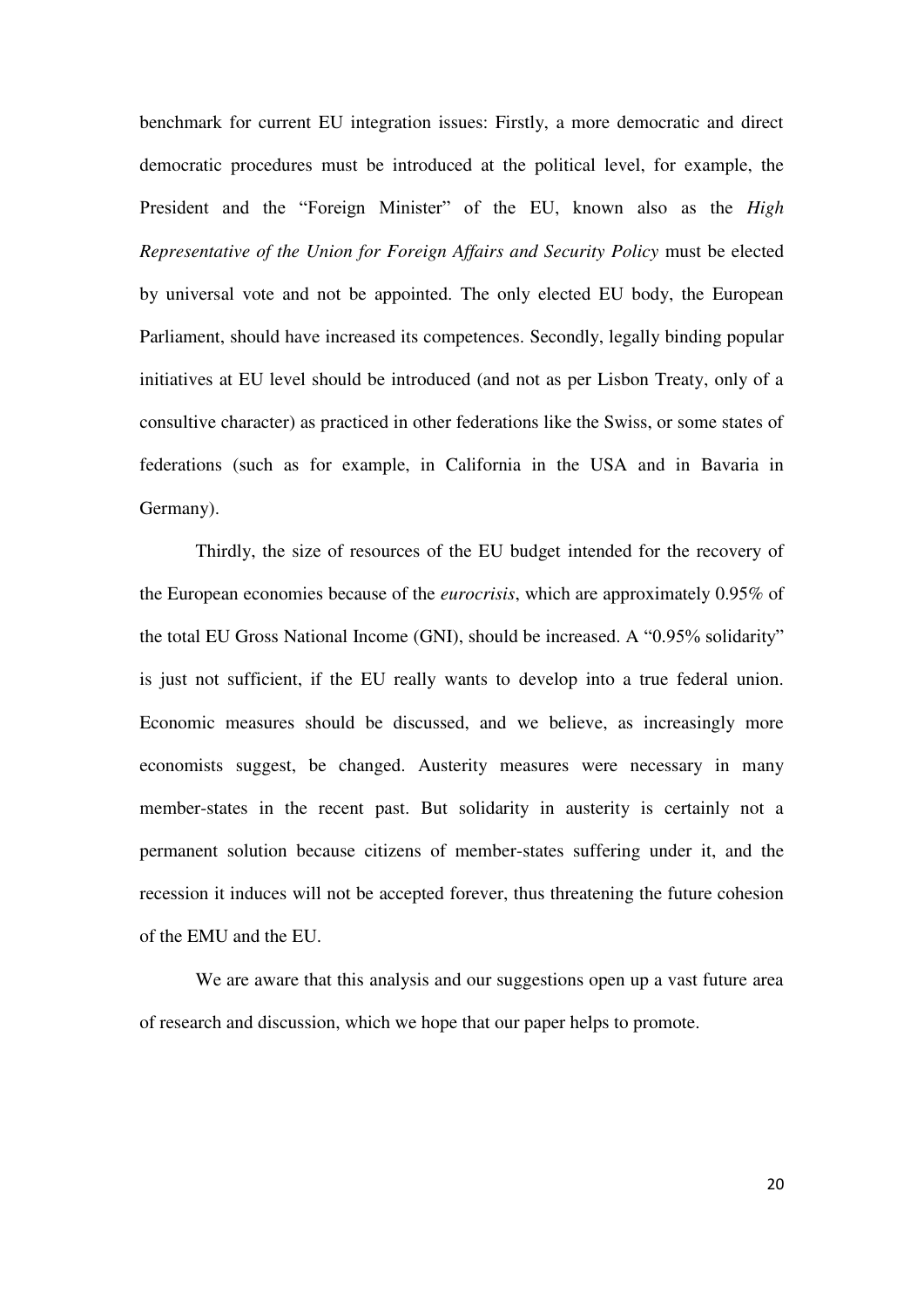#### **Bibliography**

#### **Ancient Authors**

Plutarch 'Moralia' (Pj. Mor.).

Polybius, Histories' (Pol. Hist.).

#### **Modern Authors**

- Sheila Ager, Interstate Relations in the Greek World 337-90 BC, (Berkeley, Los Angeles and London: University of California Press, 1996).
- Paschalis Arvanitides & Nicholas Kyriazis, "Public Choice, Economy and War in Classical Athens. Paper presented at the 16th Annual International Conference on Economics and Security, Cairo, June, 2012.
- André Aymard, Les Assemblées de la Confédération Achaienne: Etude Critique d'Institutions et d'Histoire, (Bordeaux: Féret & fils, 1938).
- E. Badian, "The Treaty between Rome and the Achaean League", The Journal of Roman Studies 42 no. (1/2) (1952): 76-80.
- John Βriscoe, "The Greek Resistance to Rome". The Classical Review: New Series 24, no. 2 (November 1974): 258-261.
- M.O.B Caspari, "The Parliament of the Achaean League", The English Historical Review 29 no. 114 (April 1914): 209-220.
- M.O.B Caspari, "A Survey of Greek Federal Coinage", The Journal of Hellenic Studies 37, (1917): 168-183.
- Edward Cohen, Athenian Economy and Society (Princeton: Princeton University Press, 1997).
- Jacob Dearmon & Kevin Grier, "Trust and Development", Journal of Economic Behavior & Organization 71 (2009): 210–220.
- Roger A. De Laix, "The Silver Coinage of the Aetolian League", Californian Studies in Classical Antiquity 6 (1973): 47-75.
- Vincent Gabrielsen, Financing the Athenian fleet (Baltimore: John Hopkins University Press, 1994).
- Guy Thompson Griffith, The Mercenaries of the Hellenistic world. (Cambridge: Cambridge University Press, 1935).
- George Halkos & Nicholas Kyriazis, "Is Tax Competition Harmful and is the EU an Optimal Tax Area? European Journal of Law and Economics 21, (2006): 163-177.
- Friedrich August Hayek, New Studies in Philosophy, Politics, Economics and the History of Ideas (Chicago: University of Chicago Press, 1978).
- Nicholas Kyriazis, "Financing the Athenian state: Public Choice in the Age of Demosthenes", European Journal of Law and Economics 27, (2009): 109-127.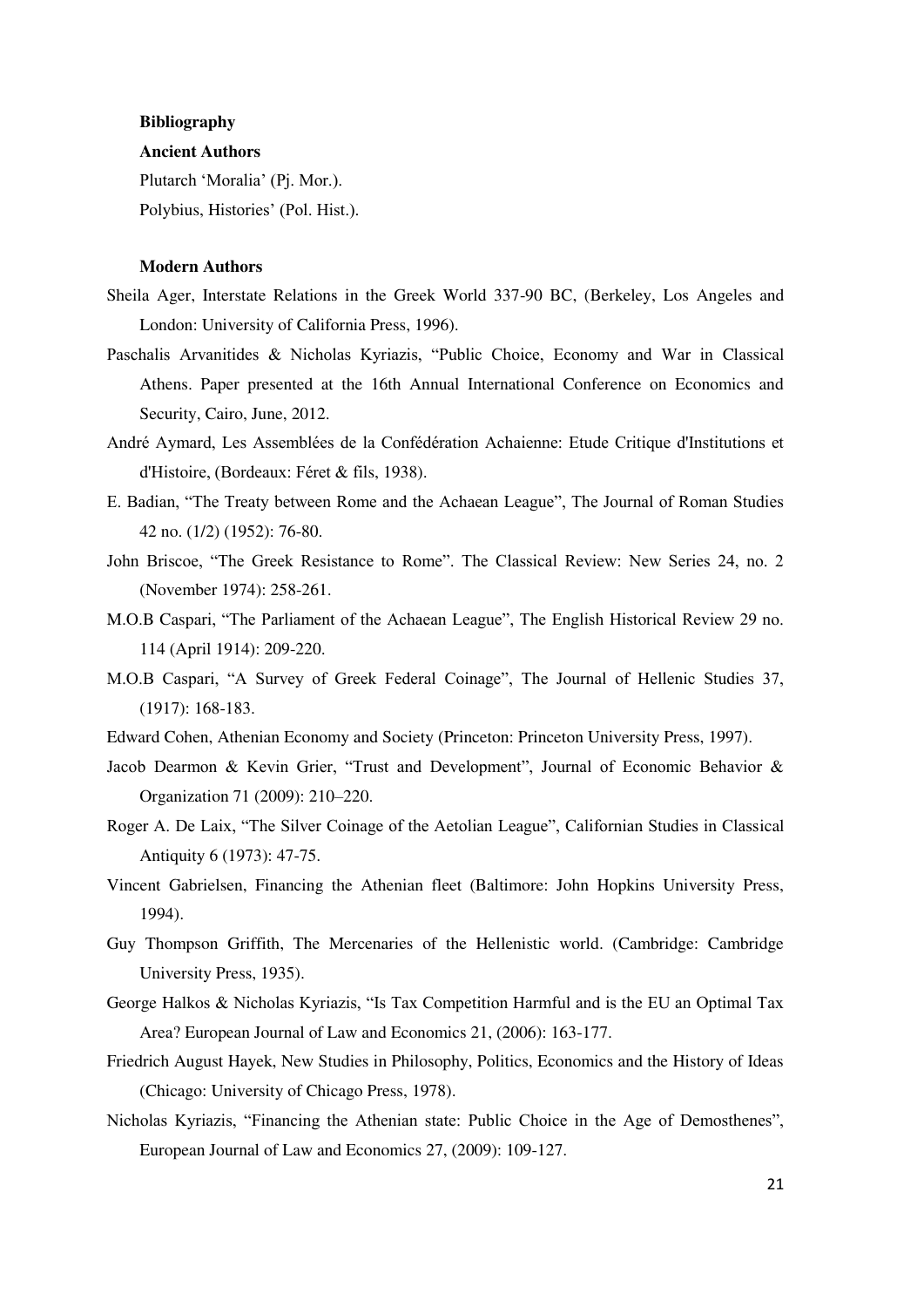- Nicholas Kyriazis & Xenophon Paparrigopoulos, "The Birth of democracy: Values in War and Politics in Classical Greece", in Peter. Hermann (ed.), Democracy in the Theory and Action (New York: Nova Publishers, 2011), 277-287.
- Nicholas Kyriazis, & Xenophon Paparrigopoulos, "War and Democracy in Ancient Greece", European Journal of Law and Economics, 2012, DOI 10.1007/s10657-012-9352-1.
- Nicholas Kyriazis & E. M.L. Economou, "Macroculture, Sports and Democracy in Classical Greece". Paper presented at the 25<sup>th</sup> Heilbronn Symposion in Economics and the Social Sciences, June 21-24th, 2012 in Heilbronn.
- Nicholas Kyriazis & E. M.L. Economou, "Property Rights and Democratic Values in Bronze Age and Archaic Greece. MPRA Paper 42399, University Library of Munich, Germany, 2012.
- Nicholas Kyriazis & E. M.L. Economou, "Macroculture, Sports and Democracy in Classical Greece", European Journal of Law and Economics, 2013, DOI 10.1007/s10657-013-9390-3.
- J.A.O. Larsen, "The Rights of Cities within the Achaean Confederacy", Classical Philology 66 no. 2 (April 1971): 81-86.
- J.A.O. Larsen, "A Recent Interpretation of the Achaean Assemblies", Classical Philology 67 no. 3, (1972): 178-185.
- William T. Loomis, Wages, Welfare Costs and Inflation in Classical Athens (Michigan: Michigan University Press, 1988).
- Nicholas Moussis, Access to European Union: Law, Economics (Rixensart: European Study Service, 2008).
- R.A. Musgrave, "Approaches to a Fiscal Theory of Political Federalism" in National Bureau of Economic Research (ed.), Public Finances: Needs, Sources and Utilization (New York and Princeton: Princeton University Press, 1961), 97-122.
- R.A. Musgrave, "Approaches to a Fiscal Theory of Political Federalism" in Wallace E. Oates (ed.), The economics of Fiscal Federalism and Local Finance (Chelterham: Edward Elgar Publishing Limited, 1998), 187.
- Dieter Nohlen & and Philip Stöver, Elections in Europe: A Data Handbook (Berlin: Nomos Publishers, 2010).
- Josiah Ober, Democracy and Knowledge. Innovation and Learning in Classical Athens (Princeton: Princeton University Press, 2008).
- J.H. Oliver, "Panachaeans and Panhellenes", Hesperia: The Journal of the American School of Classical Studies at Athens 47 no. 2 (April-June 1978): 185-191.
- M.V. Pauly, "Income Reduction as a Local Public Good", Journal of Public Economics, 2 no. 1 (1973): 35-58.